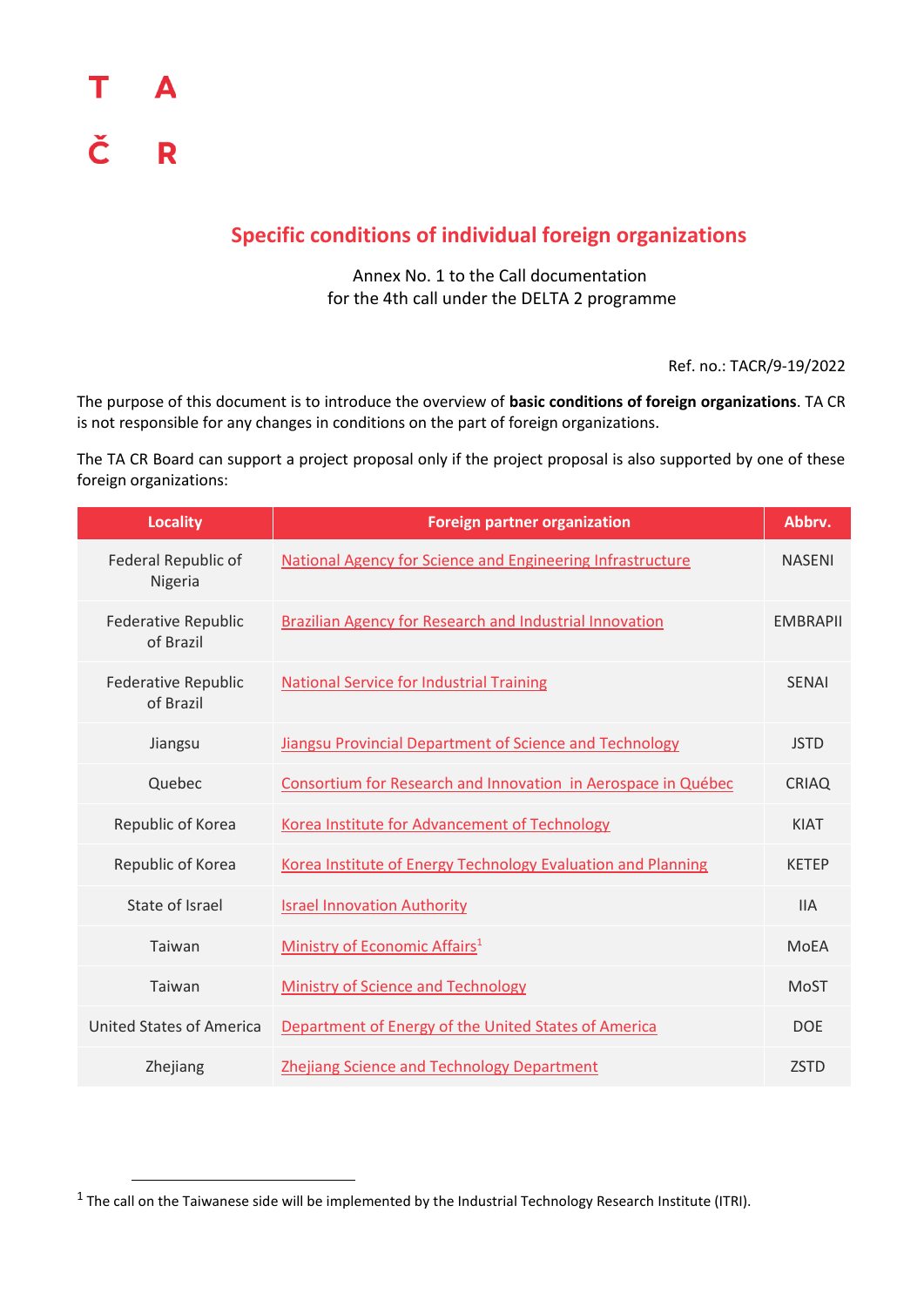### Δ Č R

#### <span id="page-1-0"></span>**1. National Agency for Science and Engineering Infrastructure (NASENI), Federal Republic of Nigeria**

#### **Schedule**

| <b>Procedure</b>            | <b>Schedule</b>            |
|-----------------------------|----------------------------|
| Launch of the Call          | 18 May 2022                |
| Project Submission Period   | 19 May - 13 July 2022      |
| <b>Evaluation Period</b>    | 14 July - 18 November 2022 |
| <b>Results Announcement</b> | 30 November 2022           |
| Project Kickoff             | January 2023               |
| <b>Start of Funding</b>     | January 2023               |
| Project Length              | 36 months max.             |

#### **Applicants**

A company, regardless of the size, must be a lead organization duly registered with the Corporate Affairs Commission (CAC). Universities or Research Organizations may apply for the Delta 2 programme funding, provided the consortium constitutes at least one Nigerian company.

Foreign (Nigerian) and Czech applicants cannot be in a relationship that meets the definition of the linked or partner enterprises.

#### **Areas of R&D**

Priority areas of cooperation as follows:

- Agricultural and Food Technology
- Mining and Industrial Development
- General Manufacturing for SMEs Development

#### **Funding intensity**

Funding will be awarded with max. support intensity of 70%.

#### **Funding**

The total max. budget is estimated at about 5.5mil. USD. The maximum number of projects fundable under the current call for proposals under the Nigerian-Czech joint call is twenty five (25). The subsidy is provided on a grant basis, with a matching funding requirement.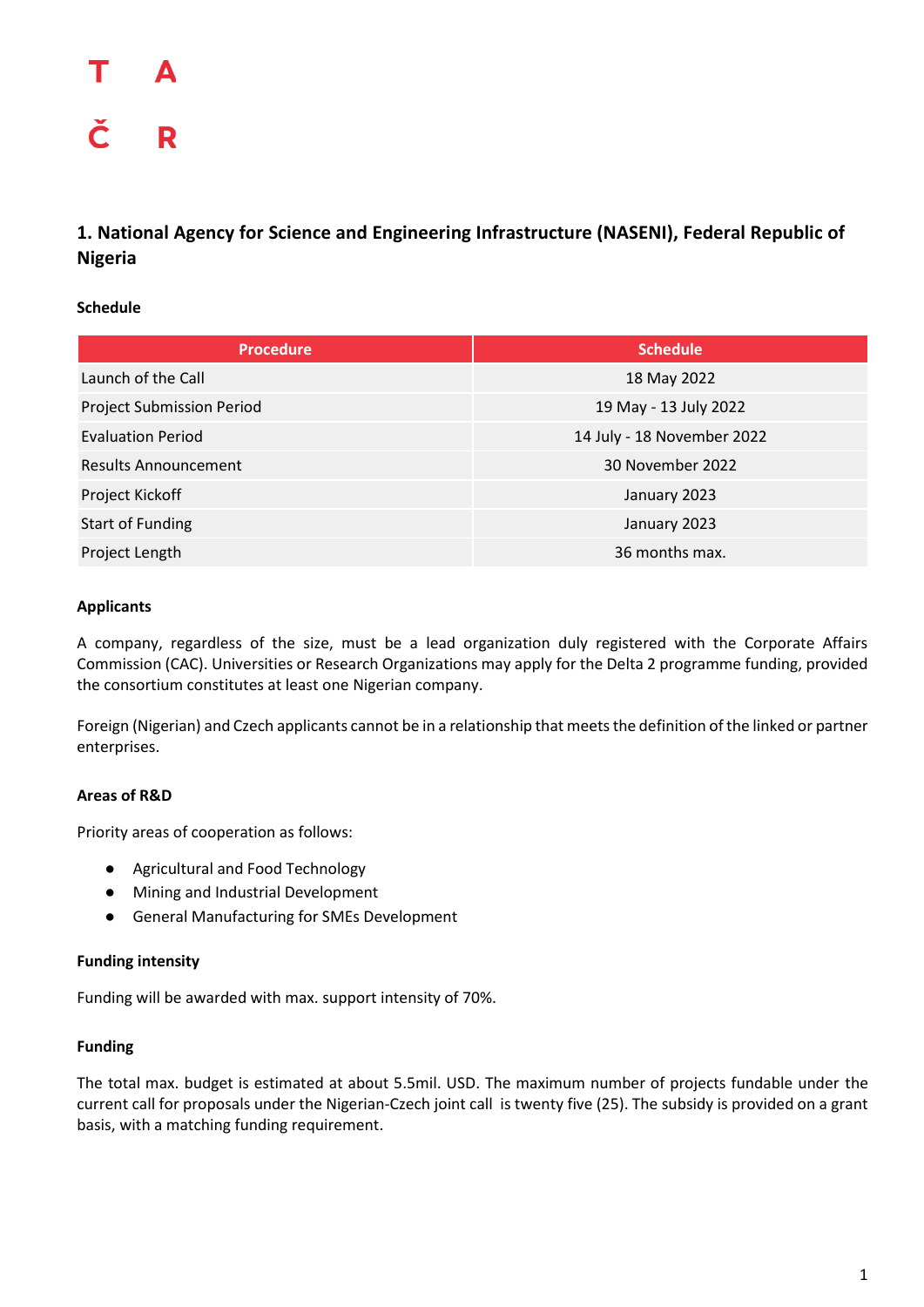# T A<br>Č R

| Website        | www.pictt.gov.ng                   |
|----------------|------------------------------------|
|                | www.naseni.org                     |
| Contact person | Miss. Adebimpe Sosan               |
|                | Email: adebimpe_sosan@pictt.gov.ng |
|                | Tel.: +2347051150473               |
| <b>Address</b> | Idu Industrial Area                |
|                | Idu-karimo                         |
|                | Abuja                              |
|                | Nigeria                            |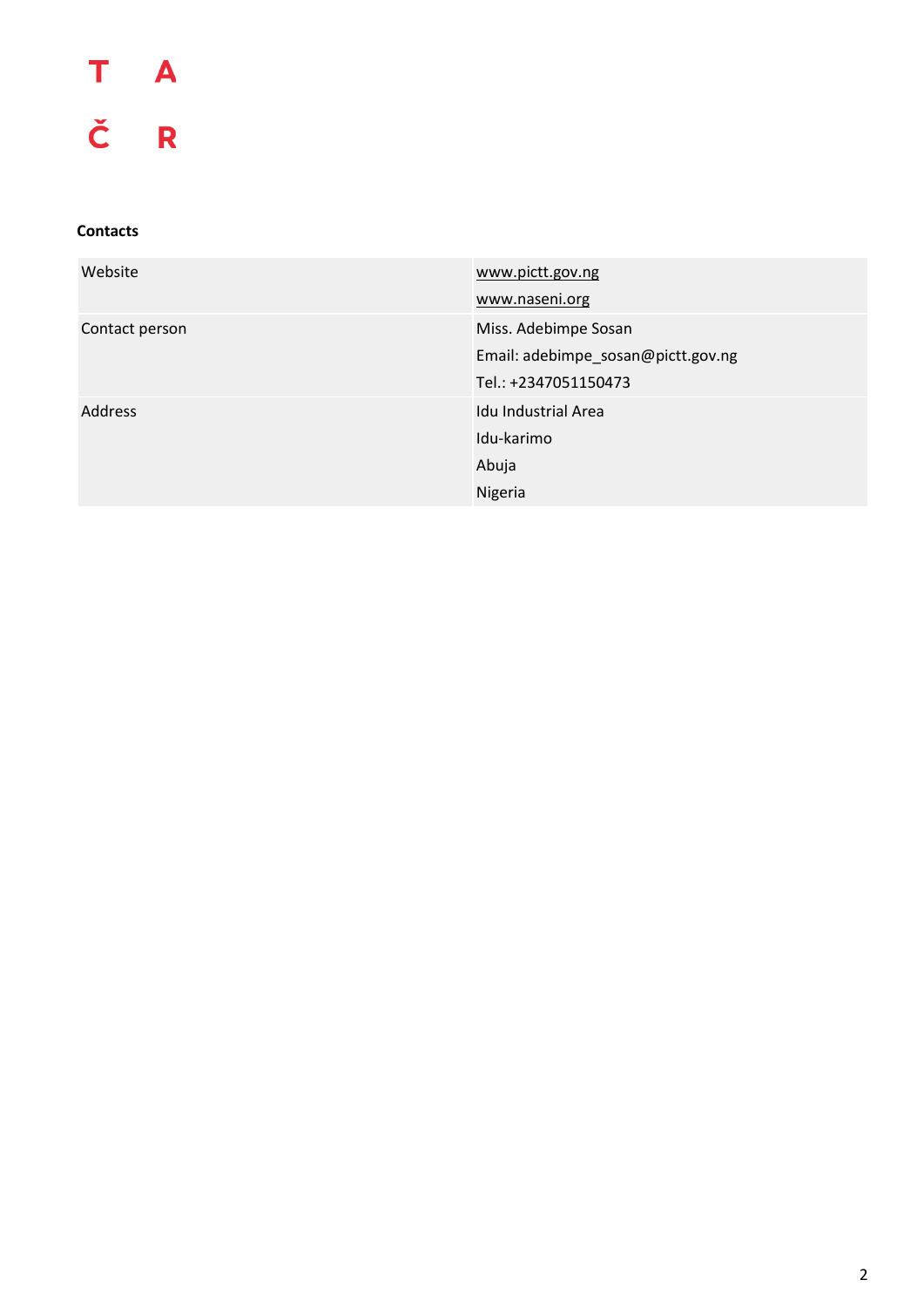# R

#### <span id="page-3-0"></span>**2. Brazilian Agency for Research and Industrial Innovation (EMBRAPII), Federative Republic of Brazil**

#### **Schedule**

| <b>Procedure</b>                 | <b>Schedule</b>            |
|----------------------------------|----------------------------|
| Launch of the Call               | 18 May 2022                |
| <b>Project Submission Period</b> | 19 May - 13 July 2022      |
| <b>Evaluation Period</b>         | 14 July - 18 November 2022 |
| <b>Results Announcement</b>      | 30 November 2022           |
| Project Kickoff                  | January 2023               |
| <b>Start of Funding</b>          | January 2023               |
| Project Length                   | 36 months max.             |

#### **Applicants**

Obligatory participants of the Brazilian consortium for the EMBRAPII channel are a company and EMBRAPII Unit. A company or a startup based in Brazil, regardless of size or nationality, can present the proposal on the Brazilian side, as long as the company is fully operating in Brazil. A consortium requires at least one company from the Brazilian side of any size sharing the resources to be invested in the project. Additionally, a research center or a university that is not accredited as an EMBRAPII Unit may be subcontracted to provide services, as long as these services cannot be done by the contracted EMBRAPII Unit. A company or startup that is not part of the consortium may also be subcontracted up to 30 % of the value of the project. All accredited EMBRAPII Units are eligible to be contracted by a company or by a consortium to develop the RD&I projects in this call, as long as its technological competence fits the proposal of research.

The linked and partner enterprises are allowed to participate as long as the other eligibility conditions are fulfilled.

#### **Areas of R&D**

Priority areas of cooperation:

- Hydrogen
- Recycling & Waste Management
- Mobility and Logistics
- Artificial Intelligence

Project proposals from other areas are also expected and accepted.

#### **Funding intensity**

EMBRAPII finances up to 1/3 of the value of the projects with non-refundable (grant) resources.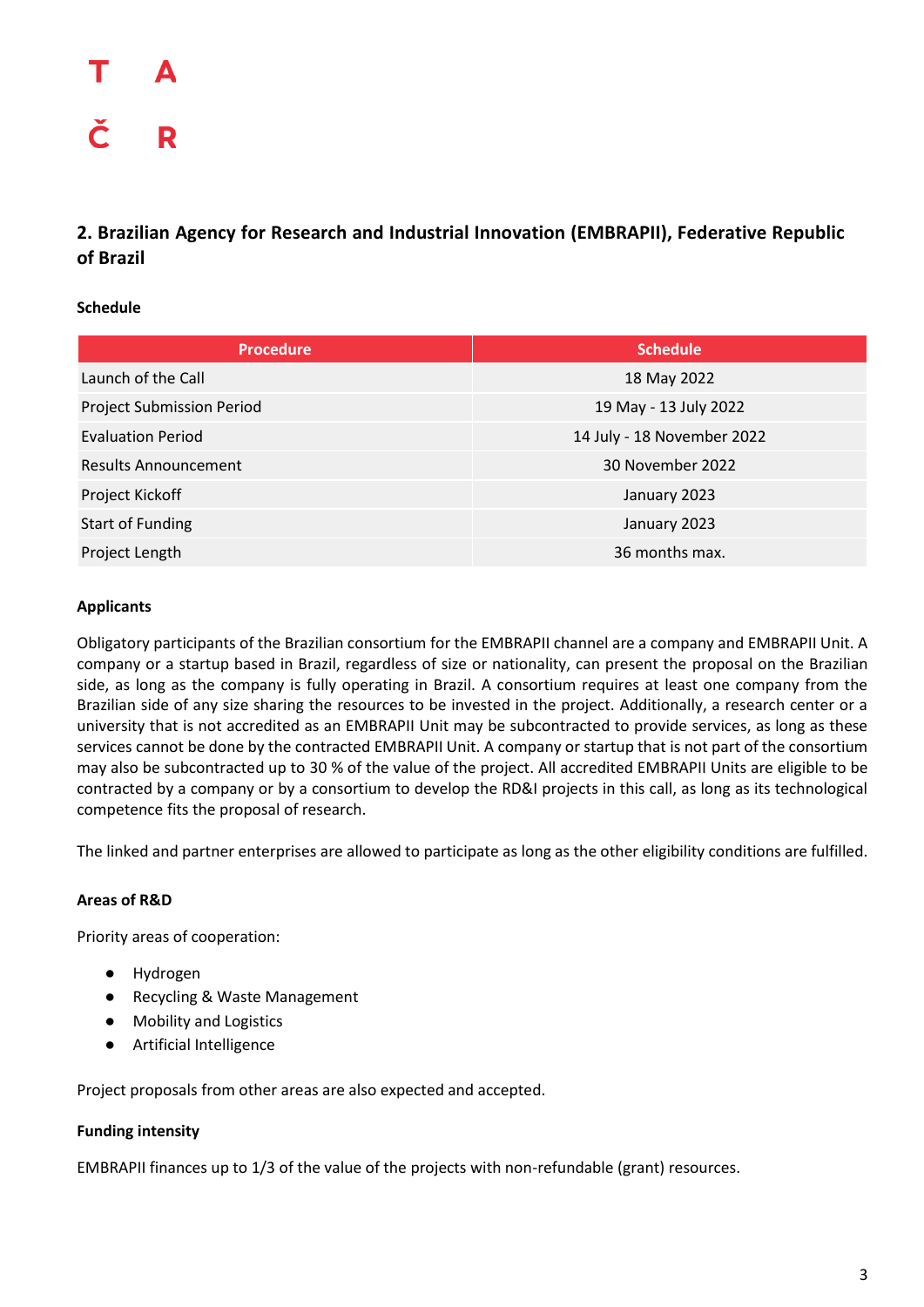### T  $\overline{A}$ Č R

#### **Funding**

| Part of the consortium | <b>Contribution</b>                                                                                                    |
|------------------------|------------------------------------------------------------------------------------------------------------------------|
| EMBRAPII               | Maximum of 1/3 of Brazilian project costs                                                                              |
| Companies              | At least 1/3 of Brazilian project costs                                                                                |
| <b>EMBRAPII Units</b>  | Up to 1/3 of the remaining costs of Brazilian projects, in kind, to be negotiated<br>with the proponent of the project |

| Website        | www.embrapii.org.br                                                                                             |
|----------------|-----------------------------------------------------------------------------------------------------------------|
| Contact person | Ms. Ana Arroio<br>Email: coop.czech@embrapii.org.br<br>Tel.:+55 61 23772 1020                                   |
| <b>Address</b> | Edifício Armando Monteiro Neto<br>SBN - Quadra 1 - Bl. I, 14º andar<br>Brasília - DF 70040-913<br><b>Brazil</b> |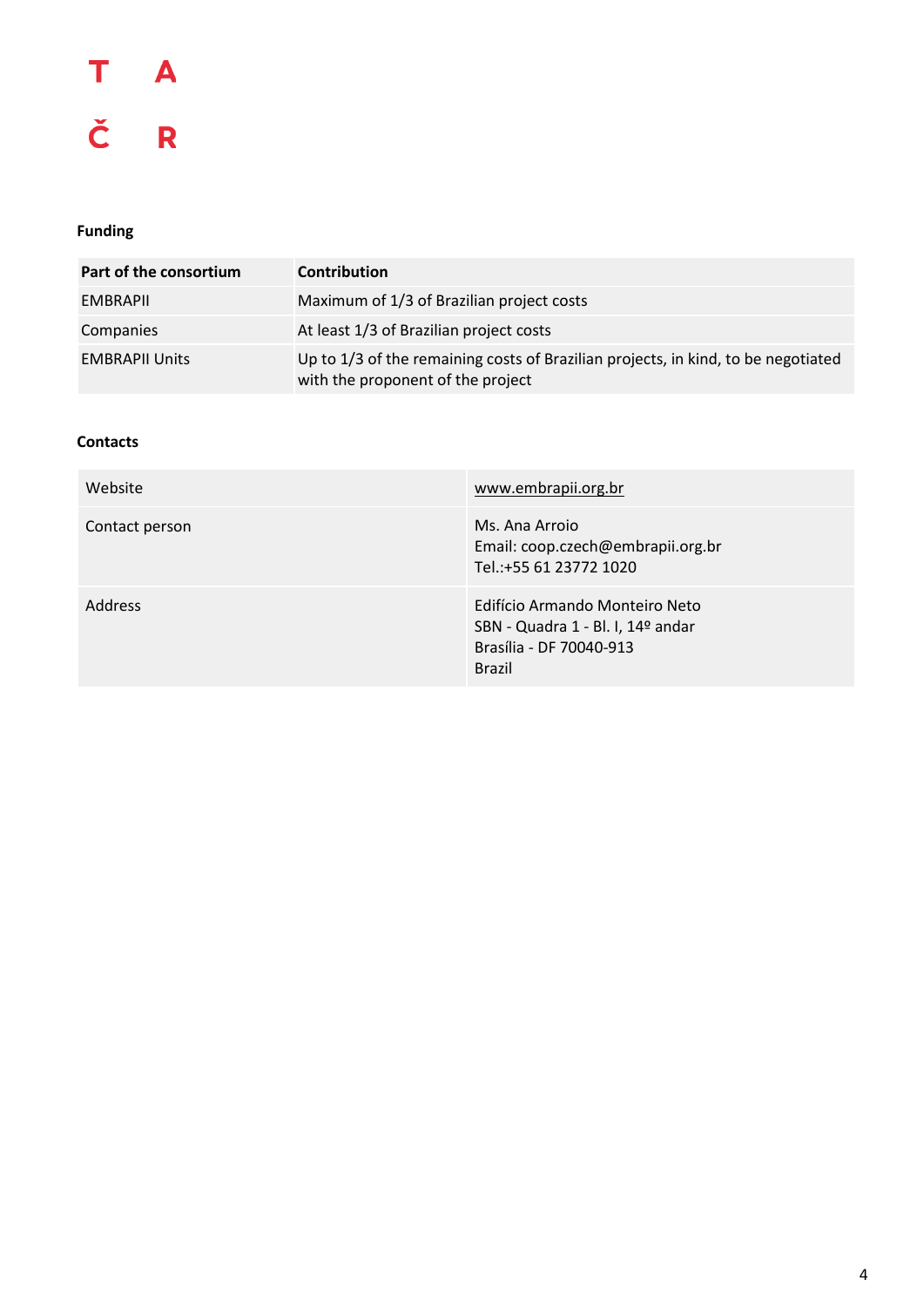#### <span id="page-5-0"></span>**3. National Service for Industrial Training (SENAI), Federative Republic of Brazil**

#### **Schedule**

| <b>Procedure</b>            | <b>Schedule</b>            |
|-----------------------------|----------------------------|
| Launch of the Call          | 18 May 2022                |
| Project Submission Period   | 19 May - 13 July 2022      |
| <b>Evaluation Period</b>    | 14 July - 18 November 2022 |
| <b>Results Announcement</b> | 30 November 2022           |
| Project Kickoff             | January 2023               |
| <b>Start of Funding</b>     | January 2023               |
| Project Length              | 36 months max.             |

#### **Applicants**

Obligatory participants of the Brazilian consortium for the SENAI channel are: a company and at least one of the 27 SENAI Innovation Institutes. The company or startup based in Brazil, regardless of size or nationality, can present the proposal on the Brazilian side, as long as the company is fully operating in Brazil.

Further eligibility requirements for companies are:

- the need to contribute with the compulsory fee to SESI or SENAI
- for start-ups: having at least 5 years the national company registration number CNPJ
- in case of a company consortium the main applicant company needs to fulfill all above listed criteria

The linked and partner enterprises are allowed to participate as long as the other eligibility conditions are fulfilled.

#### **Areas of R&D**

Priority areas of cooperation:

- Hydrogen
- Recycling & Waste Management
- Mobility and Logistics
- Artificial Intelligence

Project proposals from other areas are also expected and accepted.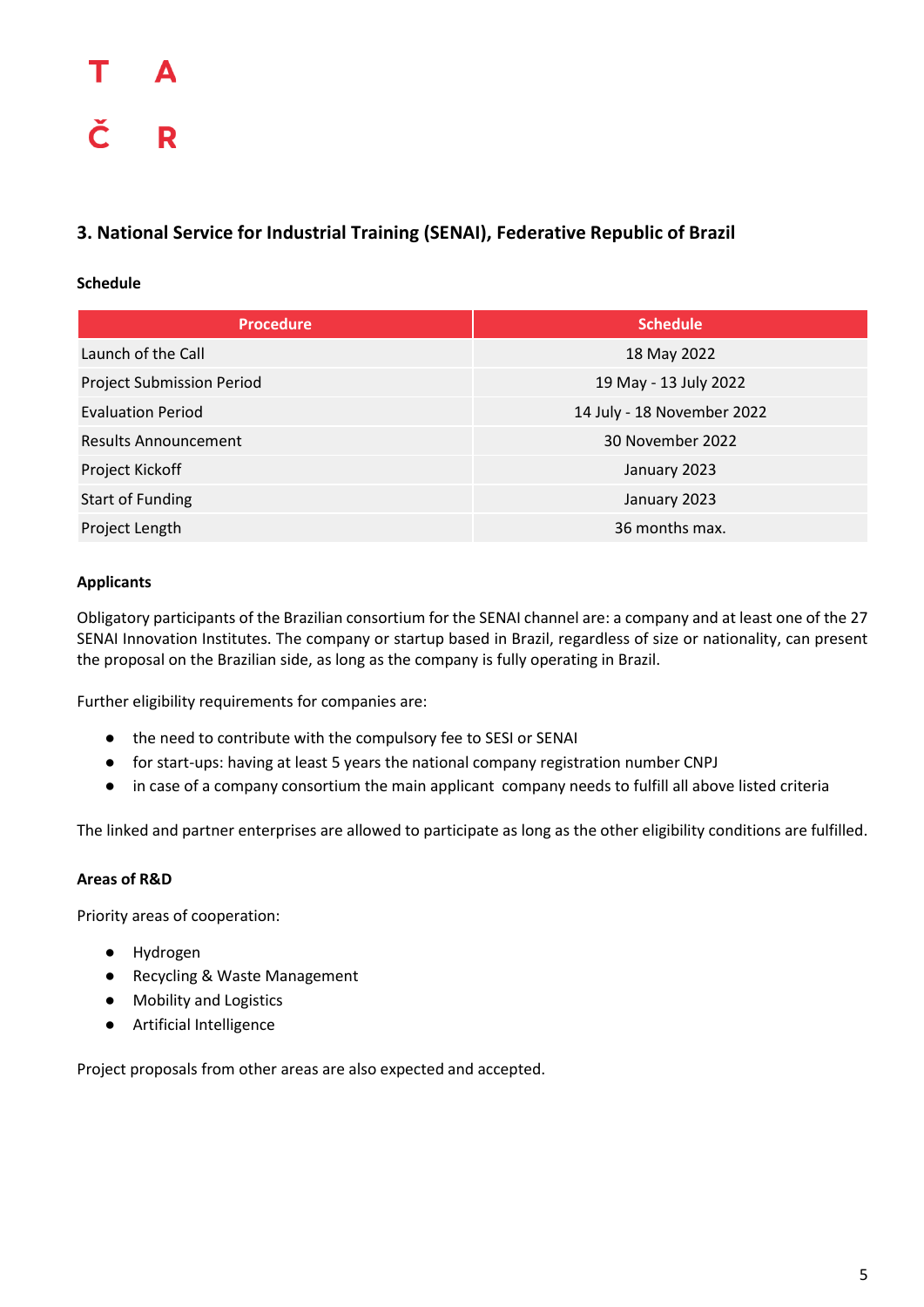

#### **Funding intensity**

Maximal funding intensity is set at 44,4% of the total funding amount of the project.

#### **Funding**

| Part of the consortium            | <b>Contribution</b>                                                                                                                                                                                                                                                                                      |
|-----------------------------------|----------------------------------------------------------------------------------------------------------------------------------------------------------------------------------------------------------------------------------------------------------------------------------------------------------|
| <b>SENAI National Department</b>  | Maximum input per project up to R\$ 500.000,00 (five hundred thousand reais)<br>or in other words, not exceeding 44,4% of the total funding amount of the<br>project.                                                                                                                                    |
| <b>SENAI Innovation Institute</b> | The total counterpart (financial and in-kind) should be at least 22,3% or higher,<br>corresponding to the total amount of the project value. The financial<br>counterpart of the Regional Department (SENAI Innovation Institute) should<br>be amounting at least up to 5,5% of the total project value. |
| main applicant company            | The financial counterpart of the company should consist of 33,3% or more of<br>the total amount of the project value.                                                                                                                                                                                    |

| Website        | www.plataformainovacao.com.br                                                                    |
|----------------|--------------------------------------------------------------------------------------------------|
| Contact person | Mr. Gustavo do Vale Dias Rosa<br>Email: gustavo@senaicni.com.br<br>Tel.: +55 61 99510 3665       |
| <b>Address</b> | SBN - Quadra 1 - Bloco C<br>Ed. Roberto Simonsen<br>Brasília - DF CEP 70040-903<br><b>Brazil</b> |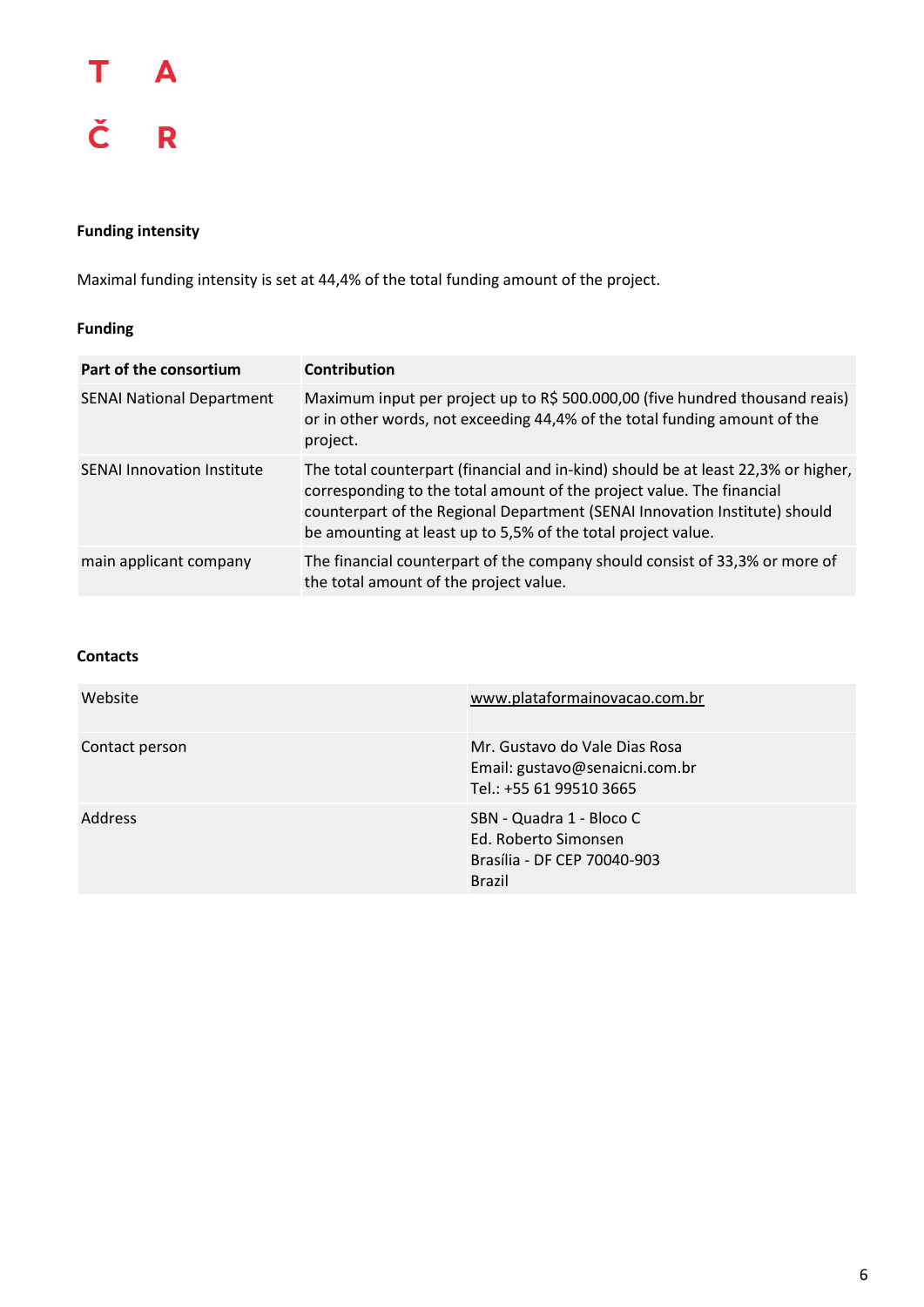#### <span id="page-7-0"></span>**4. Jiangsu Provincial Department of Science and Technology (JSTD), Jiangsu**

#### **Schedule**

| <b>Procedure</b>                 | <b>Schedule</b>            |
|----------------------------------|----------------------------|
| Launch of the Call               | 18 May 2022                |
| <b>Project Submission Period</b> | 14 June - 13 July 2022     |
| <b>Evaluation Period</b>         | 14 July - 18 November 2022 |
| <b>Results Announcement</b>      | 30 November 2022           |
| Project Kickoff                  | from January 2023          |
| <b>Start of Funding</b>          | from January 2023          |
| Project Length                   | 36 months max.             |

#### **Applicants**

Lead organization on the Jiangsu side must be a company (enterprise) which has technology and R&D capability and registered before 31 January 2021. Academic/research entities and other enterprises are eligible to join as subcontractors only.

Foreign (Jiangsu) and Czech applicants can be in a relationship that meets the definition of the linked or partner enterprises. On the Jiangsu side, the linked and partner enterprises are allowed to participate, but not to be the principal applicant or the lead organization. Further specification on this condition will be revealed in JSTD's call documentation for the Chinese applicants.

#### **Areas of R&D**

Project proposals in all areas of application are accepted by JSTD.

#### **Funding intensity**

Funding will be awarded with max. funding intensity of 50 %.

#### **Funding**

A full project proposal application must be submitted to Jiangsu Provincial Department of Science and Technology (JSTD). On the Jiangsu side, the total max. budget of this call for proposals is RMB 7.5 million (appx USD 1,150,000). Funding will be awarded not to exceed RMB 1.5 million/project for the entire duration of the approved project (appx USD 230,000).

| Website | http://kxjst.jiangsu.gov.cn |
|---------|-----------------------------|
|         |                             |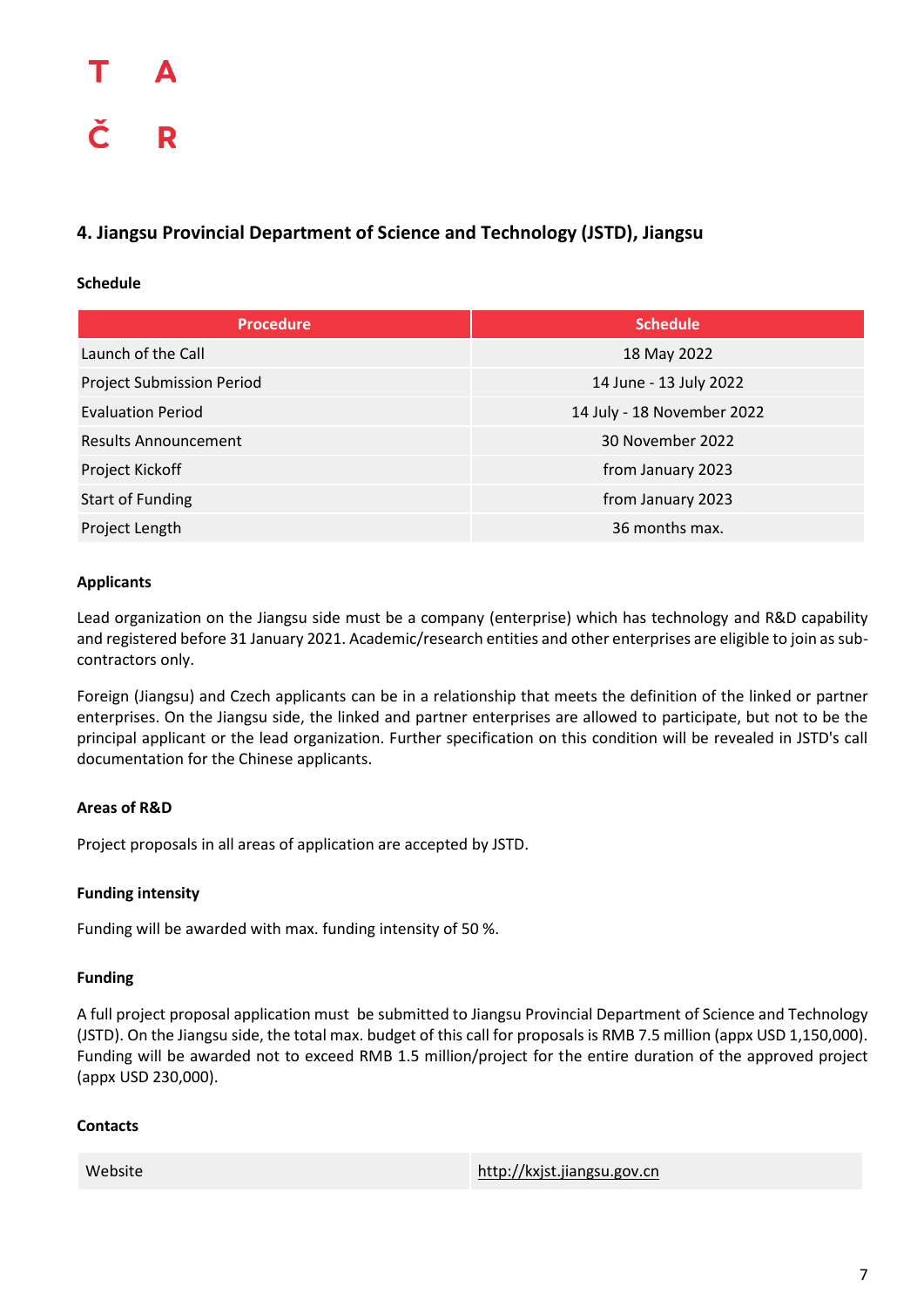# T A<br>Č R

<span id="page-8-0"></span>

| Contact person | Mr. WU Yue<br>Email: yue_jittc@163.com<br>Tel.: +86-25-85485880<br>Fax: +86-25-85413153<br>Mr. WU Sanmao<br>Email: wusm_kj@js.gov.cn<br>Tel.: +86-25-58708856 |
|----------------|---------------------------------------------------------------------------------------------------------------------------------------------------------------|
| Address        | 39 Beijing Donglu Road<br>Nanjing<br>Jiangsu<br>People's Republic of China<br>(P. O. Box 210008)                                                              |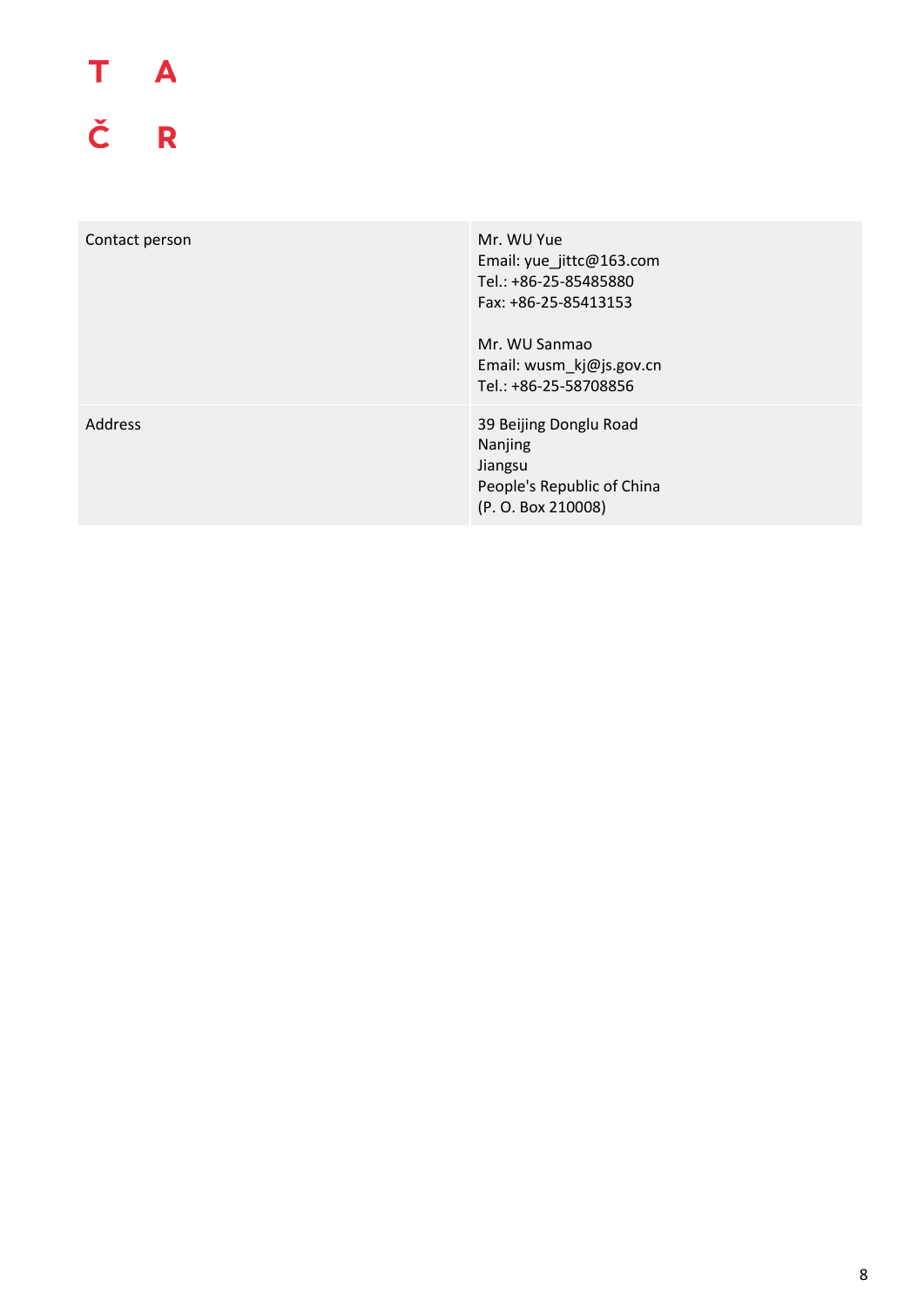#### **5. Consortium for Research and Innovation in Aerospace in Québec (CRIAQ), Québec**

#### **Schedule**

| <b>Procedure</b>                 | <b>Schedule</b>                                                                                                       |
|----------------------------------|-----------------------------------------------------------------------------------------------------------------------|
| Launch of the Call               | May 2022                                                                                                              |
| <b>Project Submission Period</b> | June - July 2022                                                                                                      |
| <b>Evaluation Period</b>         | July - August 2022                                                                                                    |
| Results Announcement             | by 30 November 2022                                                                                                   |
| Project Kickoff                  | Maturing Innovation projects:<br>before September 30, 2022<br>Exploring Innovation projects:<br>before March 31, 2023 |
| <b>Start of Funding</b>          | Maturing Innovation projects:<br>before September 30, 2022<br>Exploring Innovation projects:<br>before March 31, 2023 |
| Project Length                   | Maturing Innovation projects:<br>max. 20 months<br>Exploring Innovation projects:<br>24 - 36 months                   |

#### **Applicants**

The Lead applicant in Québec must be:

- Maturing Innovation (TRL 4 to 7) projects: SME
- Exploring Innovation (TRL2 to 4) projects: university, college or research centre

Maturing Innovation: Including the SME lead applicant, the partnership in Québec must include at least two private enterprise partners.

Exploring Innovation: Including the lead applicant, the partnership in Québec must include at least one enterprise partner and one research partner (university, college or research centre).

Foreign (Canadian) and Czech applicants cannot be in a relationship that meets the definition of the linked or partner enterprises.

#### **Areas of R&D**

Aeronautics and space industry (with a focus on Space, Autonomous vehicles and sustainable production technologies).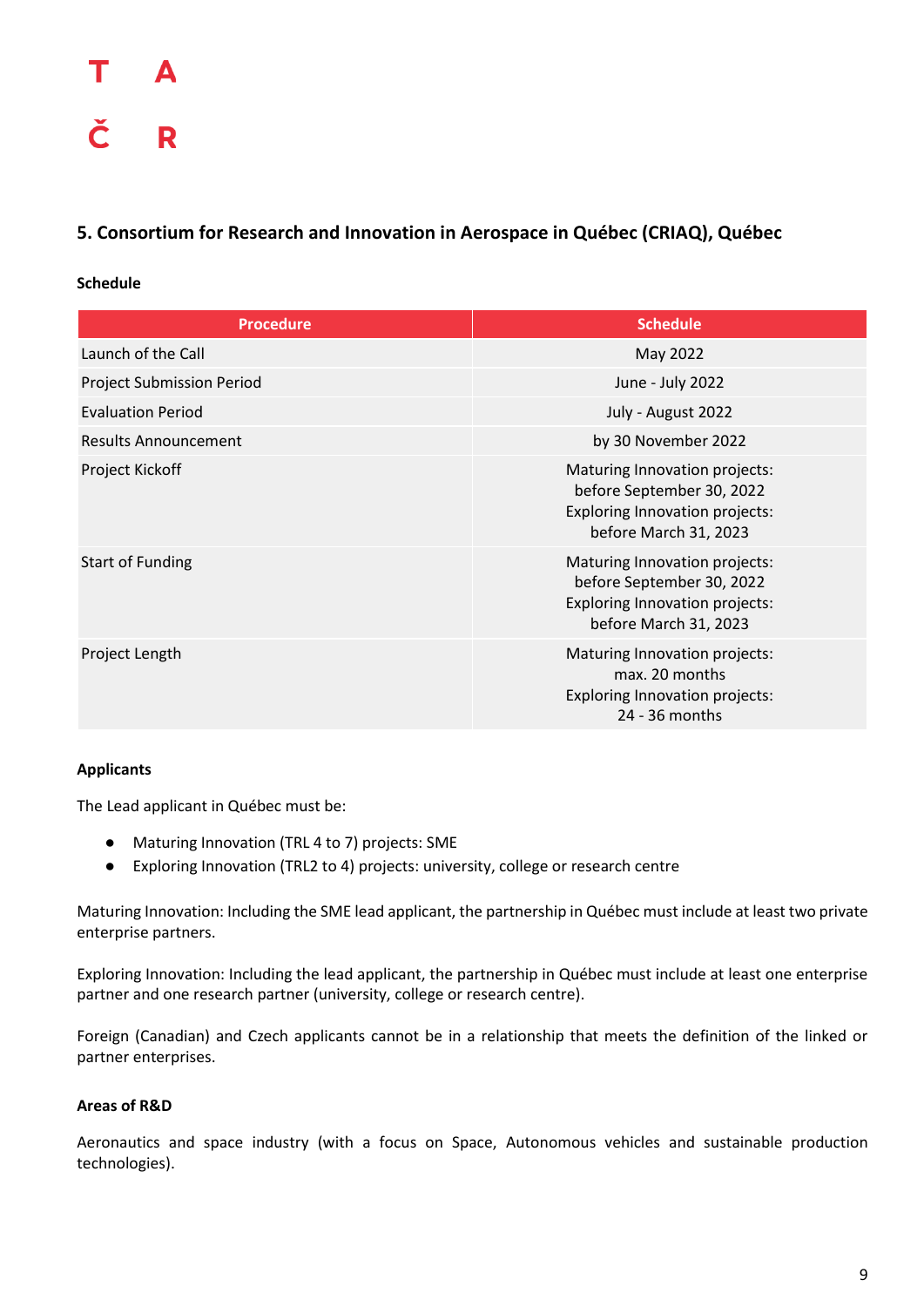#### Т Δ Č R

#### **Funding intensity**

Funding will be awarded with max. funding intensity of 50 %. Co-funding from federal sources (CSA, NSERC, NRC-IRAP, MITACS …) and other provinces (Ex: Alberta) is accepted at the limit of 75 % of public funding max.

#### **Funding**

Funding for the Quebec partners will be provided by the Ministère de l'économie et de l'innovation du Québec (through CRIAQ for Exploring Innovation Projects and Investissement Québec for Maturing Innovation Projects).

Maximum funding per project is:

- 500 000\$CAD per project for Maturing Innovation project (TRL 4 to 7) activities
- 1.5M\$CAD per project for Exploring innovation project (TRL 2 to 4) activities

The amount of funding will vary on a project by project basis. Funding is subject to availability.

| Website        | www.criag.aero                                                                                                          |
|----------------|-------------------------------------------------------------------------------------------------------------------------|
| Contact person | Ms. Clothilde Petitjean<br>Director of programs<br>Tel.: +1 514-313-7561 x2408<br>Email: clothilde.petitjean@criaq.aero |
| Address        | 740, rue Notre-Dame Ouest, bureau 1400<br>Montréal (QC) H3C 3X6<br>Canada                                               |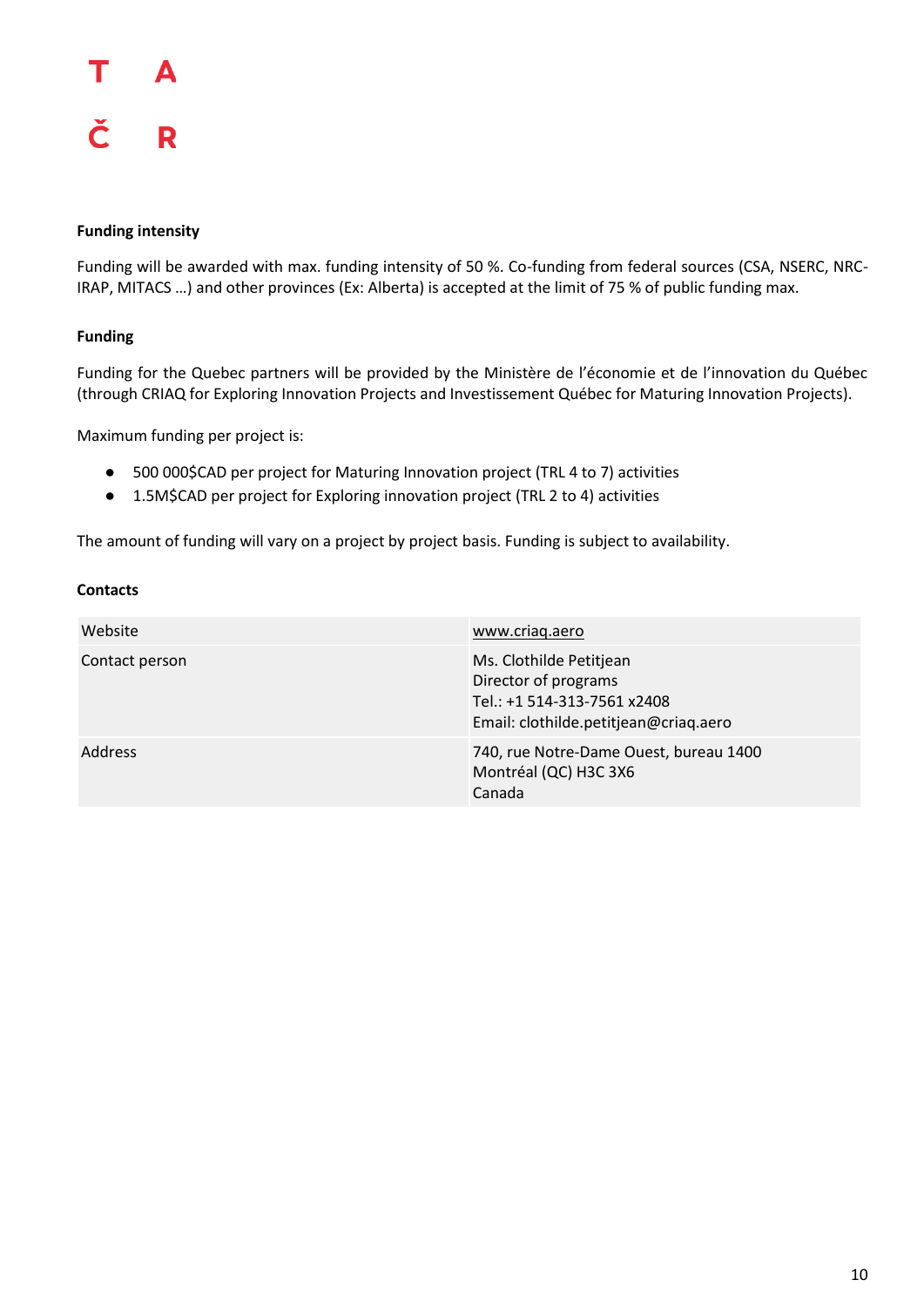#### <span id="page-11-0"></span>**6. Korea Institute for Advancement of Technology (KIAT), Republic of Korea**

#### **Schedule**

| <b>Procedure</b>                 | <b>Schedule</b>            |
|----------------------------------|----------------------------|
| Launch of the Call               | 18 May 2022                |
| <b>Project Submission Period</b> | 19 May - 13 July 2022      |
| <b>Evaluation Period</b>         | 14 July - 18 November 2022 |
| <b>Results Announcement</b>      | 30 November 2022           |
| Project Kickoff                  | December 2022              |
| <b>Start of Funding</b>          | December 2022              |
| Project Length                   | 36 months max.             |

#### **Applicants**

A Company, regardless of the size, must be the lead organization on the Korean side while universities or research institutes may participate as participating organizations only. However, if a large enterprise is the lead organization, at least one organization such as a SME, an university, or a research institute must participate as a participating organization.

The linked and partner enterprises are allowed to participate.

#### **Areas of R&D**

All areas that are mutually accepted. However, projects for products or services in the following topics are particularly appreciated:

- Green Car and automobile parts
- Green Machinery
- Electronics/Electrical engineering
- ICT (including cybersecurity)
- AI
- Robotics and cybernetics

#### **Funding intensity**

The maximum funding intensity is governed by the rules of support of the Republic of Korea.

#### **Funding**

Funding will be awarded not to exceed KRW 1,500 million (appx 1 225 190 USD) per project for the entire duration of the project (funding will be paid on a yearly basis). Project funding consists of government contributions and civilian dues (cash and in-kind). The amount of government contributions will vary depending on the type of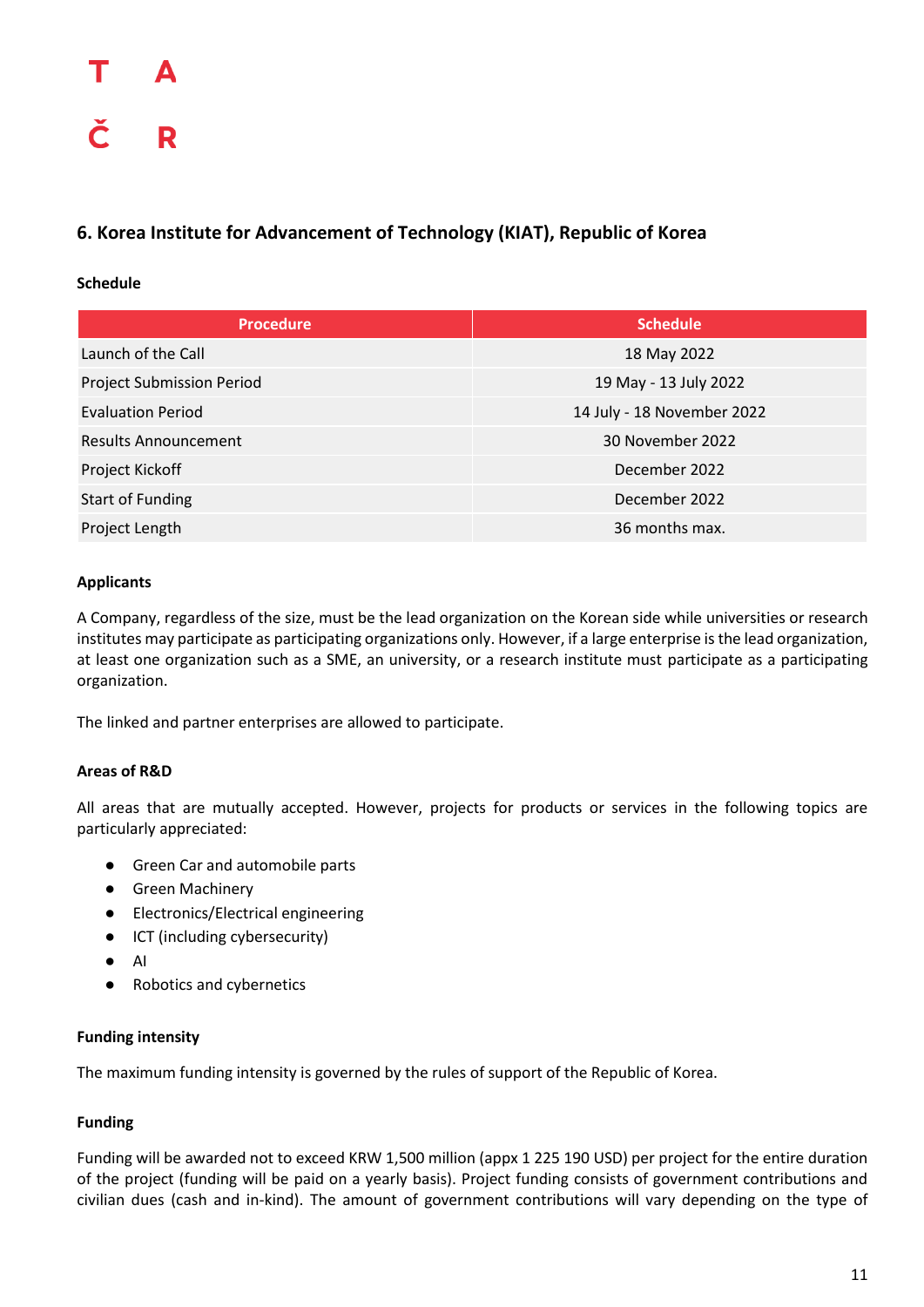### T **A** Č R

executing organizations and projects in accordance with Article 24 (Funding criteria) and Article 25 (Civilian dues) of the Common Operational Regulations for the Industrial Technology Innovation Programs.

| Website        | www.kiat.or.kr                                                                                     |
|----------------|----------------------------------------------------------------------------------------------------|
| Contact person | Mr. Shin Wonseok<br>Email: wsshin1204@kiat.or.kr<br>Tel.:+82 2 6009 3208<br>(Fax: +82 2 6009 3199) |
| <b>Address</b> | 5th Fl., Korea Tech Center<br>305 Teheran-ro<br>Gangnam-gu<br>Seoul<br>Republic of Korea           |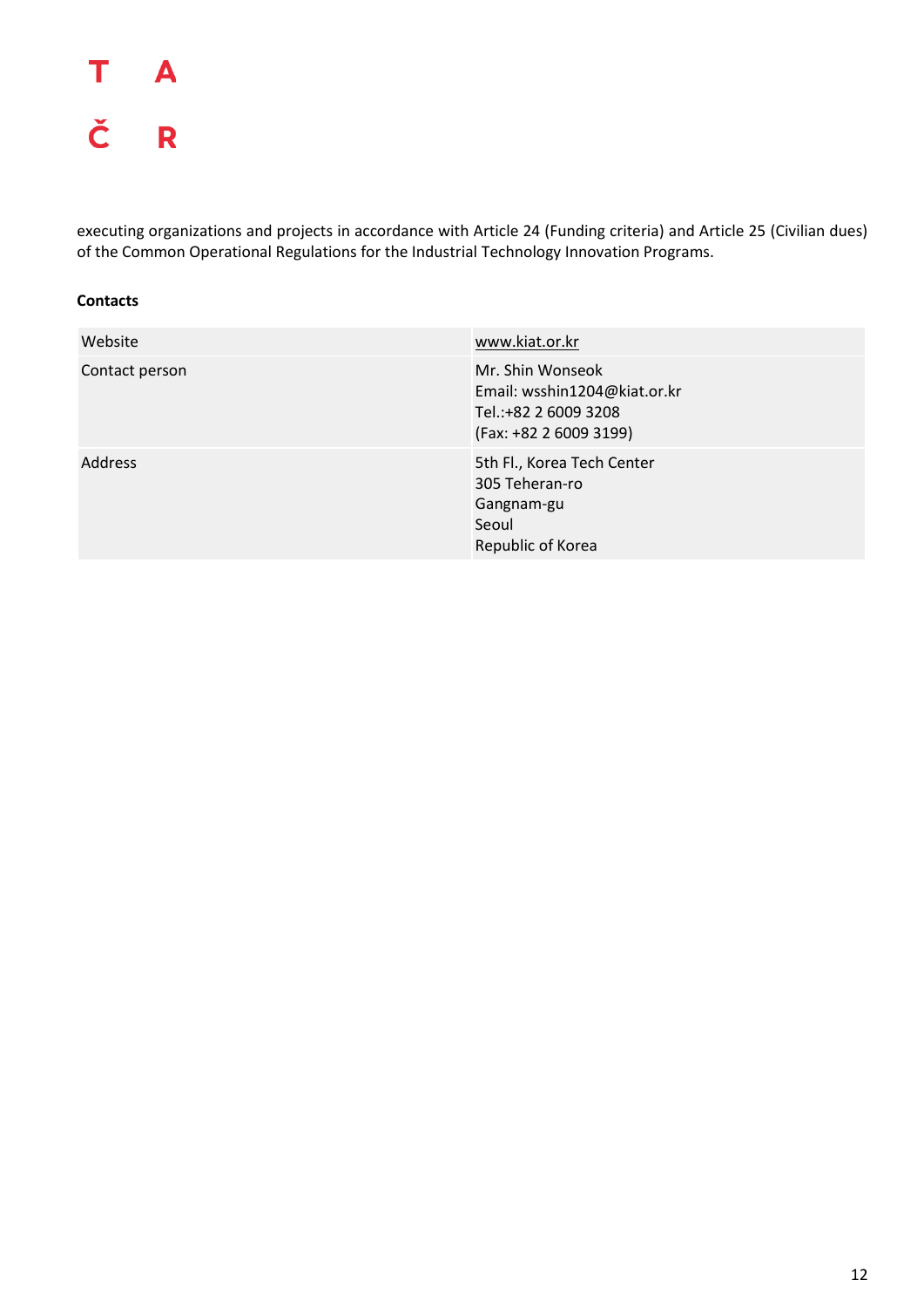#### <span id="page-13-0"></span>**7. Korea Institute of Energy Technology Evaluation and Planning (KETEP), Republic of Korea**

#### **Schedule**

| <b>Procedure</b>                 | <b>Schedule</b>            |
|----------------------------------|----------------------------|
| Launch of the Call               | 23 May 2022                |
| <b>Project Submission Period</b> | 23 May - 13 July 2022      |
| <b>Evaluation Period</b>         | 14 July - 04 November 2022 |
| <b>Results Announcement</b>      | 30 November 2022           |
| Project Kickoff                  | December 2022              |
| <b>Start of Funding</b>          | December 2022              |
| Project Length                   | 36 months max.             |

#### **Applicants**

The Korean lead organization must be a company which operates a research institute or department as its subsidiary. Companies, universities, research institutes, research associations, business associations, medical institutions may apply as participating organizations.

The linked and partner enterprises are allowed to participate.

#### **Areas of R&D**

Nuclear energy.

#### **Funding intensity**

Funding will be awarded with max. support intensity of 75 %. Support intensity per each project participant follows the Common Operational Regulation for Industrial Technology Innovation Program.

#### **Funding**

The total maximum number of projects receiving funding under Korean-Czech joint call is one. Funding will be awarded approximately 1.2 bil KRW (appx. 1 mil USD) per project for the entire duration of the project. The subsidy is provided on a grant basis and royalty collection will be followed after the project is successfully completed.

| Website        | www.ketep.re.kr |
|----------------|-----------------|
| Contact person | Mr. Gyun CHOL   |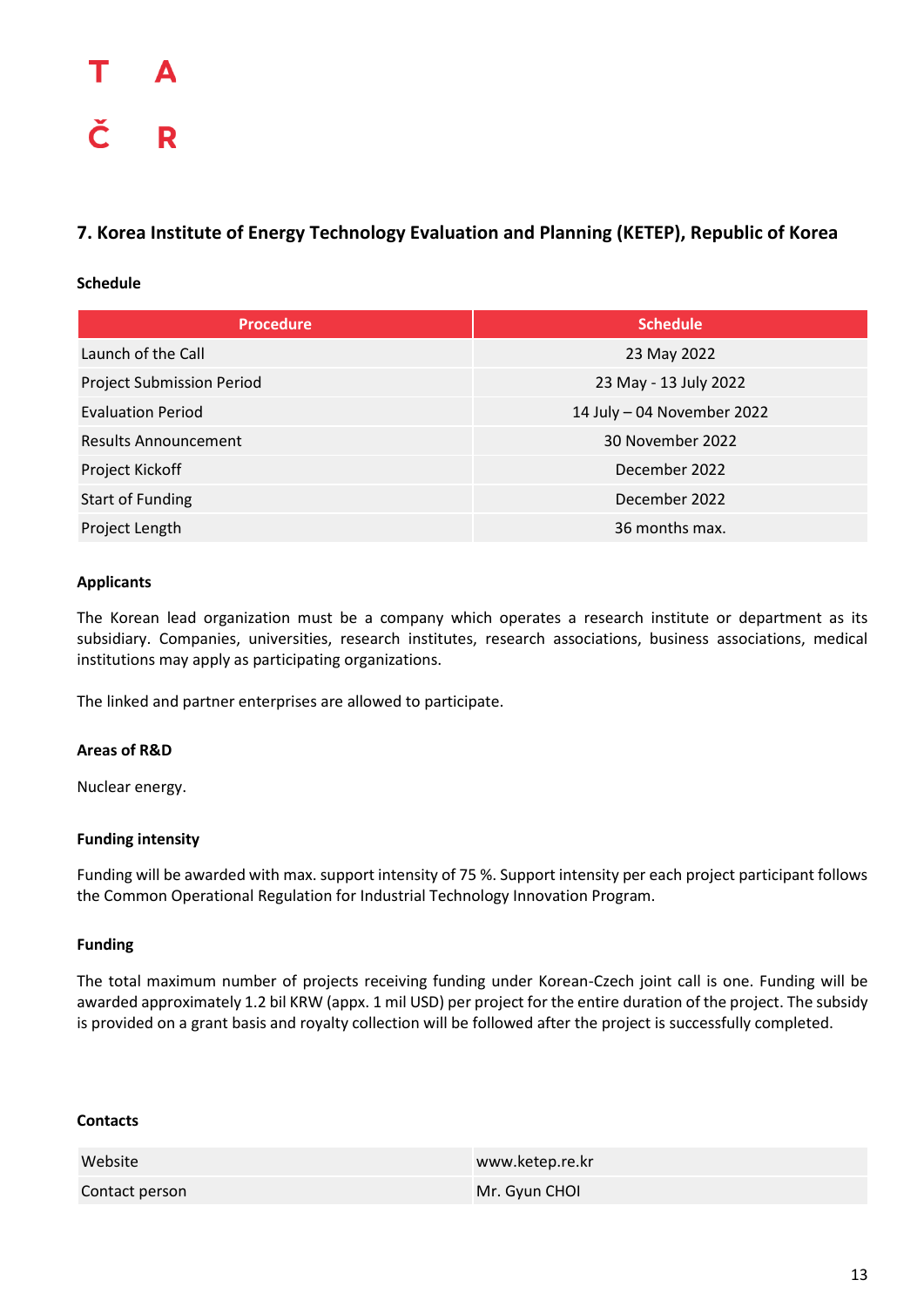## T A Č R

Email: gyunc@ketep.re.kr Tel.:+82 2 3469 8432 (Fax: +82 2 556 1337) Address 14, Teheran-ro 114-gil Gangnam-gu

Seoul

Republic of Korea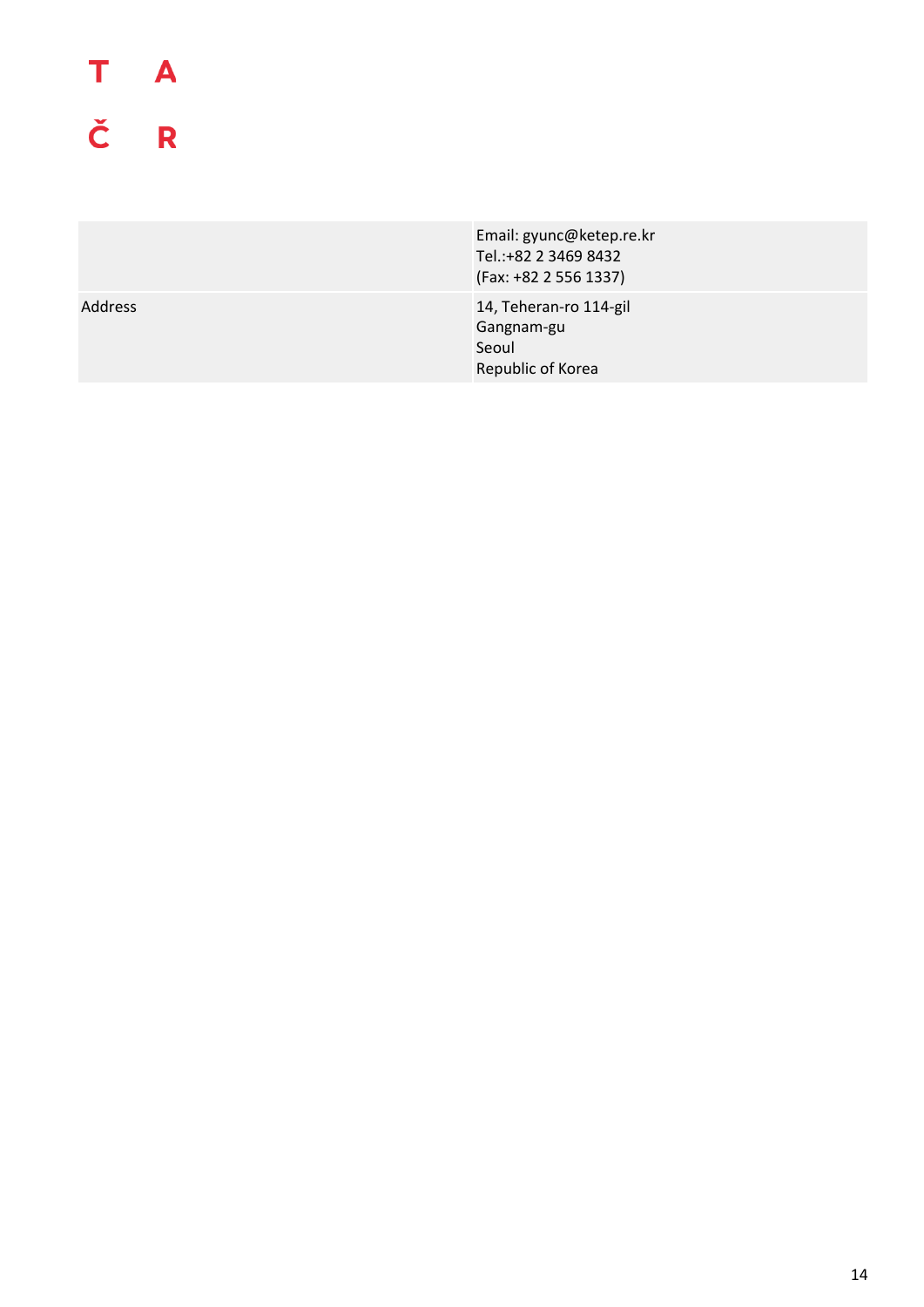#### <span id="page-15-0"></span>**8. Israel Innovation Authority (IIA), State of Israel**

#### **Schedule**

| <b>Procedure</b>            | <b>Schedule</b>             |
|-----------------------------|-----------------------------|
| Launch of the Call          | 10 April 2022               |
| <b>Competition Period</b>   | 10 April - 29 June 2022*    |
| <b>Evaluation Period</b>    | 29 June - 14 September 2022 |
| <b>Results Announcement</b> | 30 November 2022            |
| Project Kickoff             | 1 January - 30 March 2023   |
| <b>Start of Funding</b>     | from January 2023           |
| Project Length              | 36 months max.              |

\* Submission date to the IIA: only 29 June, 2022 till 12:00 (noon).

#### **Applicants**

Lead organization on Israeli side must be a R&D performing company (enterprise). Research institutes, universities or other participants may apply as a subcontractor to a company.

Foreign (Israeli) and Czech applicants cannot be in a relationship that meets the definition of the linked or partner enterprises.

#### **Areas of R&D**

Project proposals in all areas of application are accepted by IIA.

#### **Funding intensity**

Funding will be awarded with max. funding intensity of 50 % of the total eligible project costs for the entire duration of the project.

#### **Funding**

A foreign partner must be based in Israel and its complementary project proposal (a full project proposal application) must be submitted to the Israel Innovation Authority (IIA). The support is in the form of a conditional grant amounting generally up to 50 % (+ regional incentives for companies located in "development zone") of the eligible R&D budget. The support is refundable if a project is granted. Further details on these rules can be provided by IIA (see Contacts) upon request.

#### **Contacts**

Website <https://innovationisrael.org.il/en/>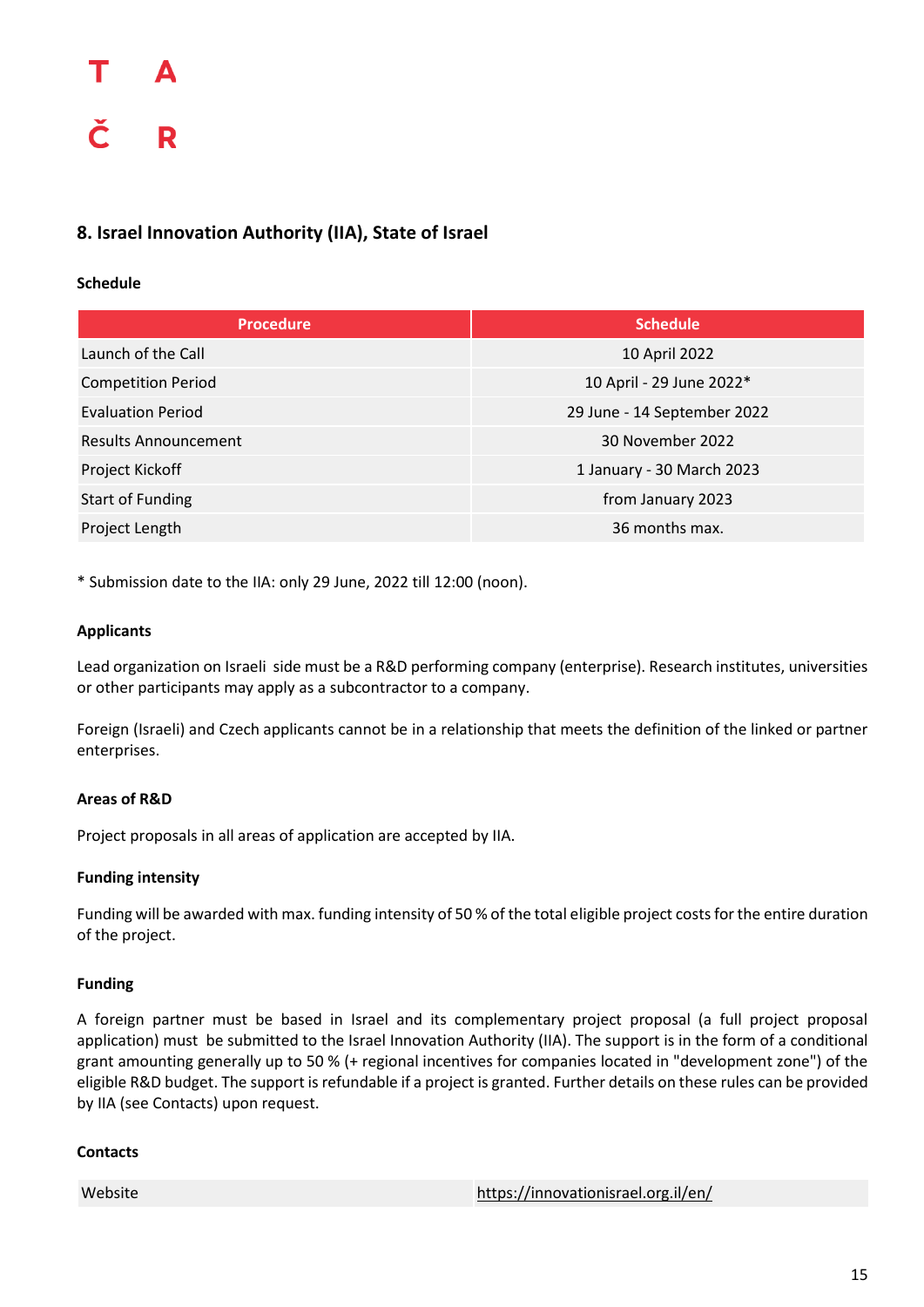# T A<br>Č R

| Contact person | Mr. Uzi Bar-Sadeh<br>Email: Uzi.BarSadeh@innovationisrael.org.il<br>Tel.: +972-3-511-8185        |
|----------------|--------------------------------------------------------------------------------------------------|
| <b>Address</b> | <b>Technology Park</b><br>Derech Agudat Sport<br>Ha'poel 2<br>Jerusalem 9695102<br><b>Israel</b> |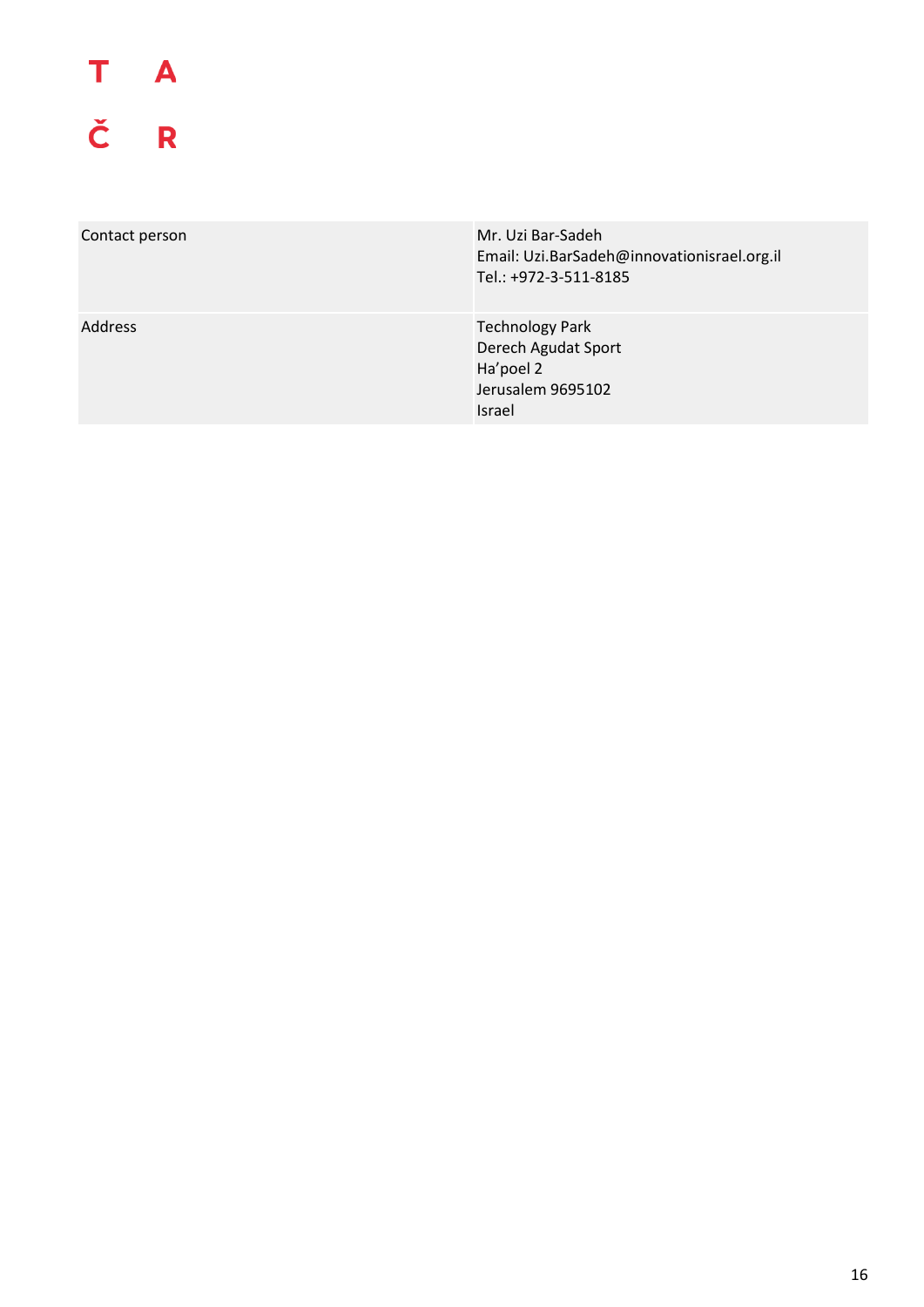#### <span id="page-17-0"></span>**9. Ministry of Economic Affairs (MoEA), Taiwan; implementation organization: Industrial Technology Research Institute (ITRI), Taiwan**

The call on the Taiwanese side will be implemented by the Industrial Technology Research Institute (ITRI).

#### **Schedule**

| <b>Procedure</b>                 | <b>Schedule</b>            |
|----------------------------------|----------------------------|
| Launch of the Call               | 18 May 2022                |
| <b>Project Submission Period</b> | 19 May - 13 July 2022      |
| <b>Evaluation Period</b>         | 14 July - 30 November 2022 |
| <b>Results Announcement</b>      | by 15 December 2022        |
| Project Kickoff                  | 1 January - 30 March 2023  |
| <b>Start of Funding</b>          | from January 2023          |
| Project Length                   | 36 months max.             |

#### **Applicants**

Lead organization on Taiwanese side must be a company (enterprise) or a consortium of companies (enterprises).

Foreign (Taiwanese) and Czech applicants cannot be in a relationship that meets the definition of the linked or partner enterprises.

#### **Areas of R&D**

Project proposals in all areas of application are accepted by MoEA. However, the following technology areas will receive priority support under the National 5+2 Industrial Innovation Program:

- Smart Technology
- Green Energy Technology
- Smart Manufacturing Technology
- Material & Biotechnology
- Service Innovation, with the combination of the Internet, IoT, Big Data and AI

#### **Funding intensity**

Funding will be awarded with max. funding intensity of 50 % of the total eligible project costs for the entire duration of the project.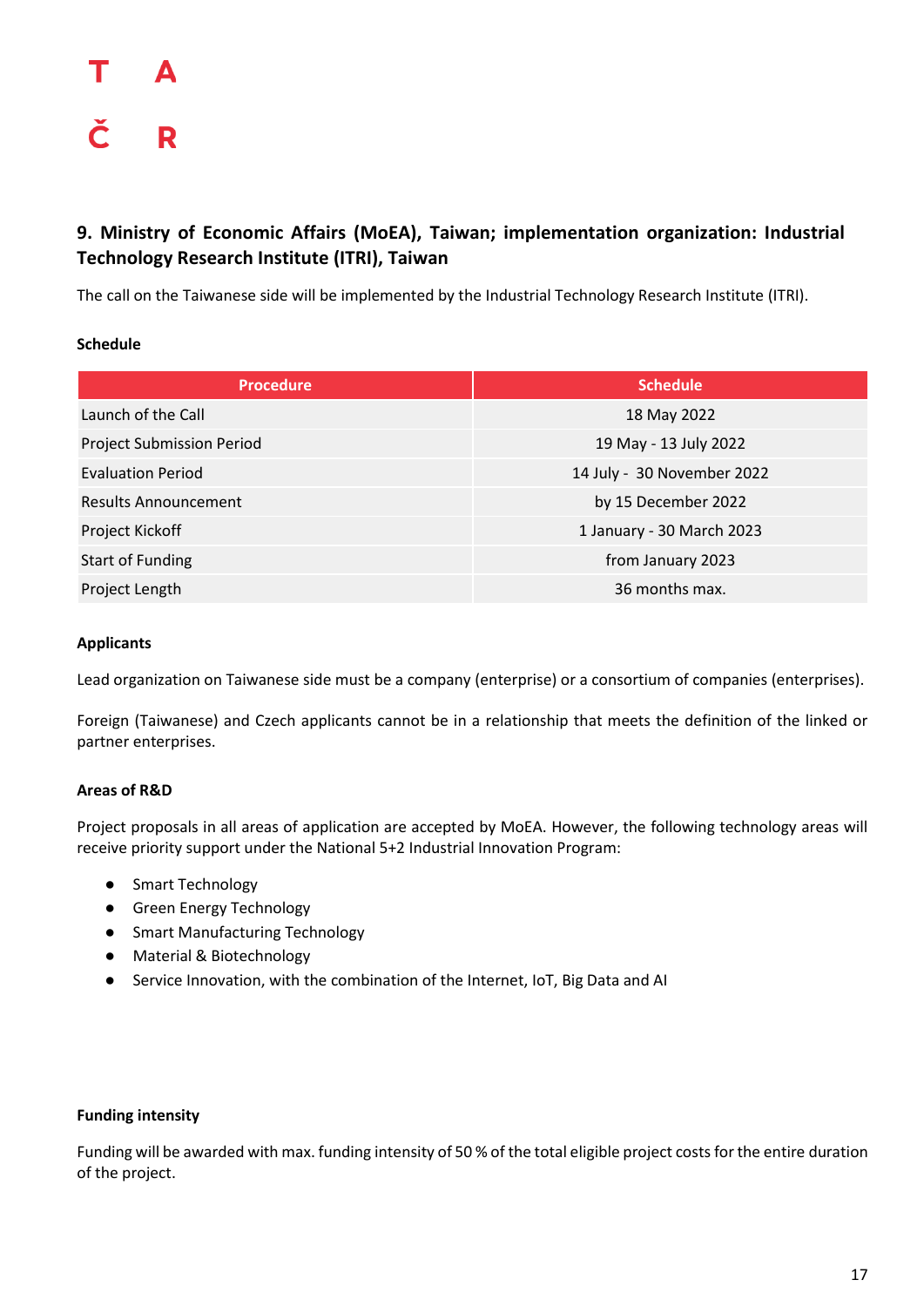#### Т А Č R

#### **Funding**

A foreign partner must be based in Taiwan and its complementary project proposal (a full project proposal application) must be submitted to the A+ Industrial Innovative R&D Project Office, Ministry of Economic Affairs (MoEA). At least one of the foreign partners must be financially supported by MoEA. It is not sufficient just to prove one's own or other sources of financing. There is neither the limitation of total max. budget nor the limitation of max. funding awarded per project on the specific joint call for proposals under A+ industrial Innovative R&D Program. The amount of funding awarded will be evaluated depending on the scope of the individual project.

| Website             | www.itri.org.tw                                                                          |
|---------------------|------------------------------------------------------------------------------------------|
| Contact person ITRI | Mr. Wayne Lu<br>Email: wayne.lu@itri.org.tw<br>Tel.: +886 3 591 6528                     |
| Address ITRI        | Rm. 301, 3F, Bldg.51, 195, Sec.4,<br>Chung Hsing Rd., Chutung,<br>Hsinchu, 31057, Taiwan |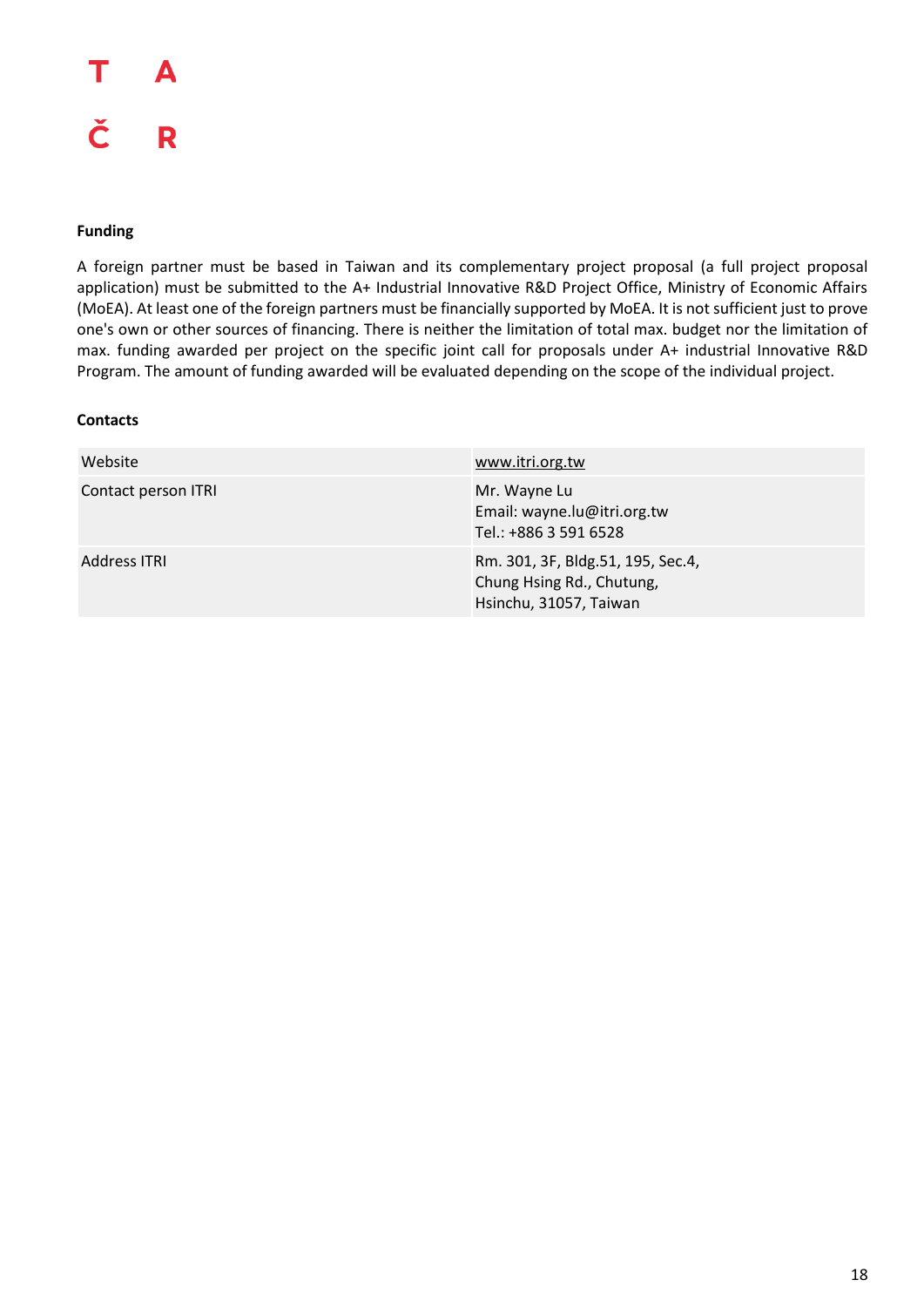### Δ Č R

#### <span id="page-19-0"></span>**10. Ministry of Science and Technology (MoST), Taiwan**

#### **Schedule**

| <b>Procedure</b>                 | <b>Schedule</b>            |
|----------------------------------|----------------------------|
| Launch of the Call               | 18 May 2022                |
| <b>Project Submission Period</b> | 19 May - 13 July 2022      |
| <b>Evaluation Period</b>         | 14 July - 18 November 2022 |
| <b>Results Announcement</b>      | December 2022              |
| Project Kickoff                  | from January 2023          |
| <b>Start of Funding</b>          | from January 2023          |
| Project Length                   | 36 months max.             |

#### **Applicants**

Lead organization on Taiwanese side must have been appointed by one of the institutes below:

- Universities
- National Applied Research Laboratories (NARLabs)
- Research Institutes recognized by MoST

An eligible proposal must include at least one research institute into the work plans. At the same time the applicants must be in accordance with the Guidelines of Bilateral Add-on Grants for Joint Research Projects.

Consultation with the Science and Technology Division (STD) of Taipei Economic and Cultural Office in Prague at an early stage of project preparation is highly recommended.

Foreign (Taiwanese) and Czech applicants cannot be in a relationship that meets the definition of the linked or partner enterprises.

#### **Areas of R&D**

Project proposals in all areas of application are accepted by MoST. However, the following areas will be considered favorable:

- Green Energy
- Artificial intelligence applications
- Health Care and Biomedicine
- Cyber Security
- New Agriculture (incl. Smart Agriculture)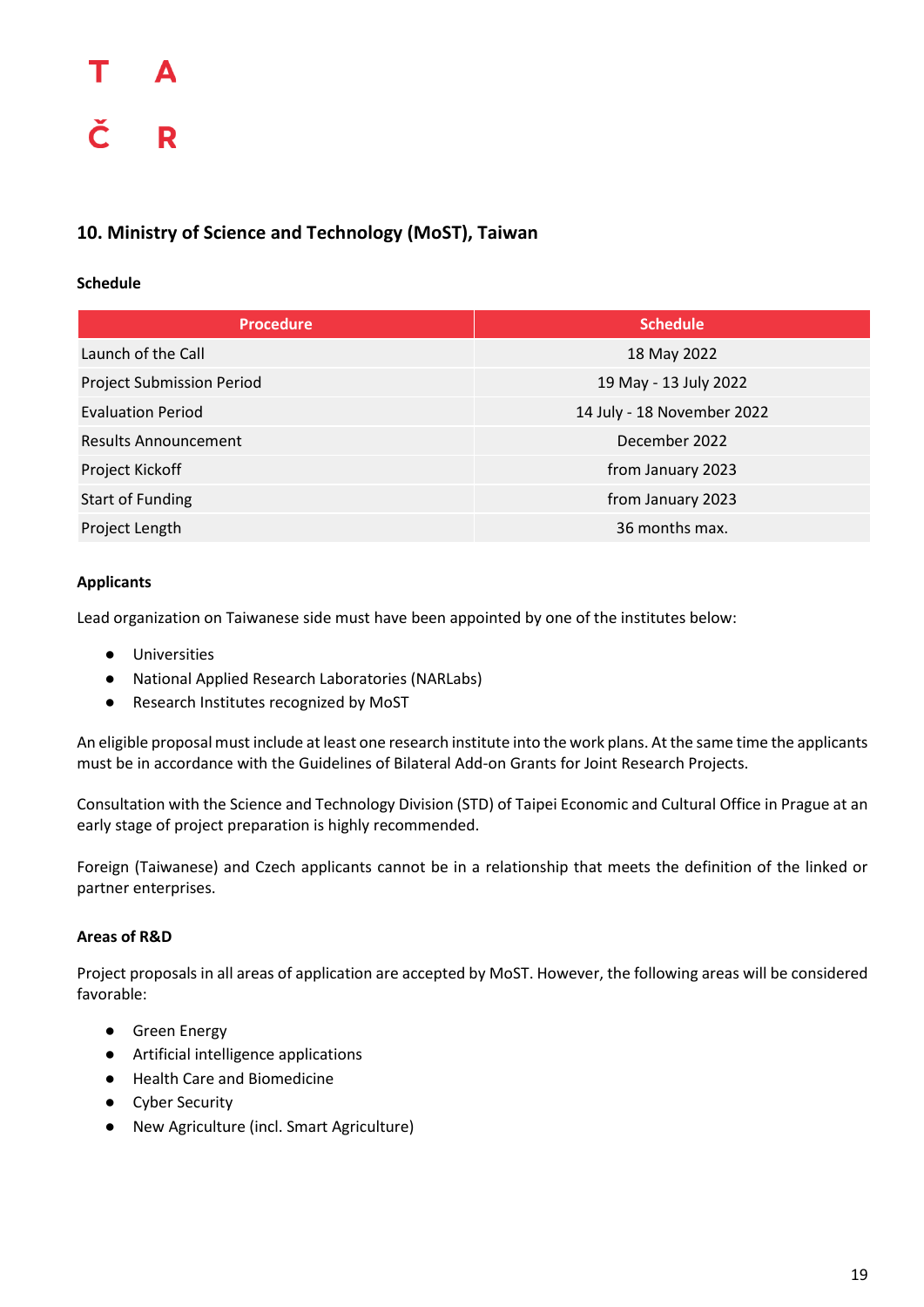#### Т Δ Č R

#### **Funding intensity**

Funding will be awarded with max. funding intensity of 100 % of the total eligible project costs for the entire duration of the project.

#### **Funding**

A foreign partner must be based in Taiwan and its complementary project proposal (a full project proposal application) must be submitted to the Ministry of Science and Technology (MoST). At least one of the foreign partners must be financially supported by MoST. It is not sufficient just to prove one's own or other sources of financing. The total funding for an approved project is expected to be around 100 000 EUR per year, up to 3 years. This will be an add-on funding specially for bilateral cooperation with Czech researchers to an on-going research project of the applicant.

| <b>Website MoST</b>                                  | www.most.gov.tw                                                                                    |
|------------------------------------------------------|----------------------------------------------------------------------------------------------------|
| Contact person MoST                                  | Ms. Jennifer Hu 胡秀娟<br>Email: jenhu@most.gov.tw<br>Tel.: +886-2-2737-7560<br>Fax: +886-2-2737-7607 |
| <b>Address MoST</b>                                  | 106, Sec. 2<br><b>Heping East Road</b><br>Taipei 10622<br>Taiwan                                   |
| Website Science and Technology Division (STD) Prague | www.most.gov.tw/czech/en/                                                                          |
| Contact person STD Prague                            | Bc. Filip Štelmak<br>Email: czech@most.gov.tw<br>Tel.: +420 235 312 716                            |
| <b>Address STD Prague</b>                            | Evropská 2590/33C<br>160 00 Praha 6                                                                |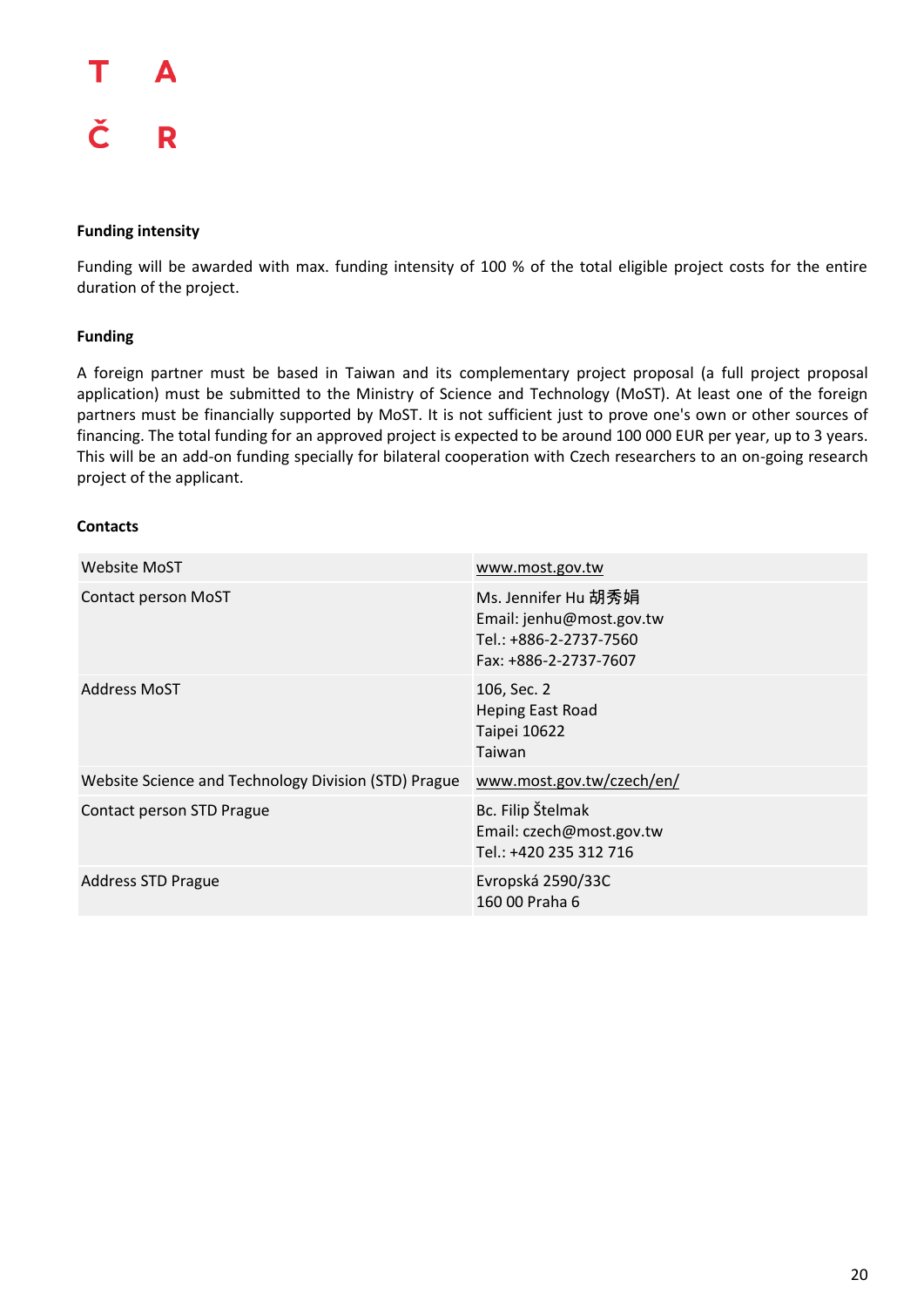#### <span id="page-21-0"></span>**11. Department of Energy of the United States of America (DOE), United States of America**

#### **Schedule**

| <b>Procedure</b>                 | <b>Schedule</b>            |
|----------------------------------|----------------------------|
| Launch of the Call               | 18 May 2022                |
| <b>Project Submission Period</b> | 19 May - 13 July 2022      |
| <b>Evaluation Period</b>         | 14 July - 18 November 2022 |
| <b>Results Announcement</b>      | 30 November 2022           |
| Project Kickoff                  | 1 January - 30 March 2023  |
| <b>Start of Funding</b>          | from January 2023          |
| Project Length                   | 36 months max.             |

#### **Applicants**

Lead organization on the U.S. side must be the Idaho National Laboratory (INL). No other applicants are allowed to participate.

Foreign (U.S.) and Czech applicants cannot be in a relationship that meets the definition of the linked or partner enterprises.

#### **Areas of R&D**

Project proposals involving the peaceful uses of nuclear energy are accepted by DOE, including but not limited to the following:

- Small Modular Reactors
- Integrated Energy Systems and Hydrogen
- Advanced Manufacturing and Materials
- Economics Analysis
- Structured Health Monitoring
- Advanced Fuels

#### **Funding intensity**

Funding will be allocated up to 100 % of the amount authorized by the DOE. The INL level of effort will be in accordance with the budget authorized by the DOE.

#### **Funding**

The Idaho National Laboratory based in the United States must submit its complementary project proposal (a full project proposal application) to the Department of Energy of the United States of America.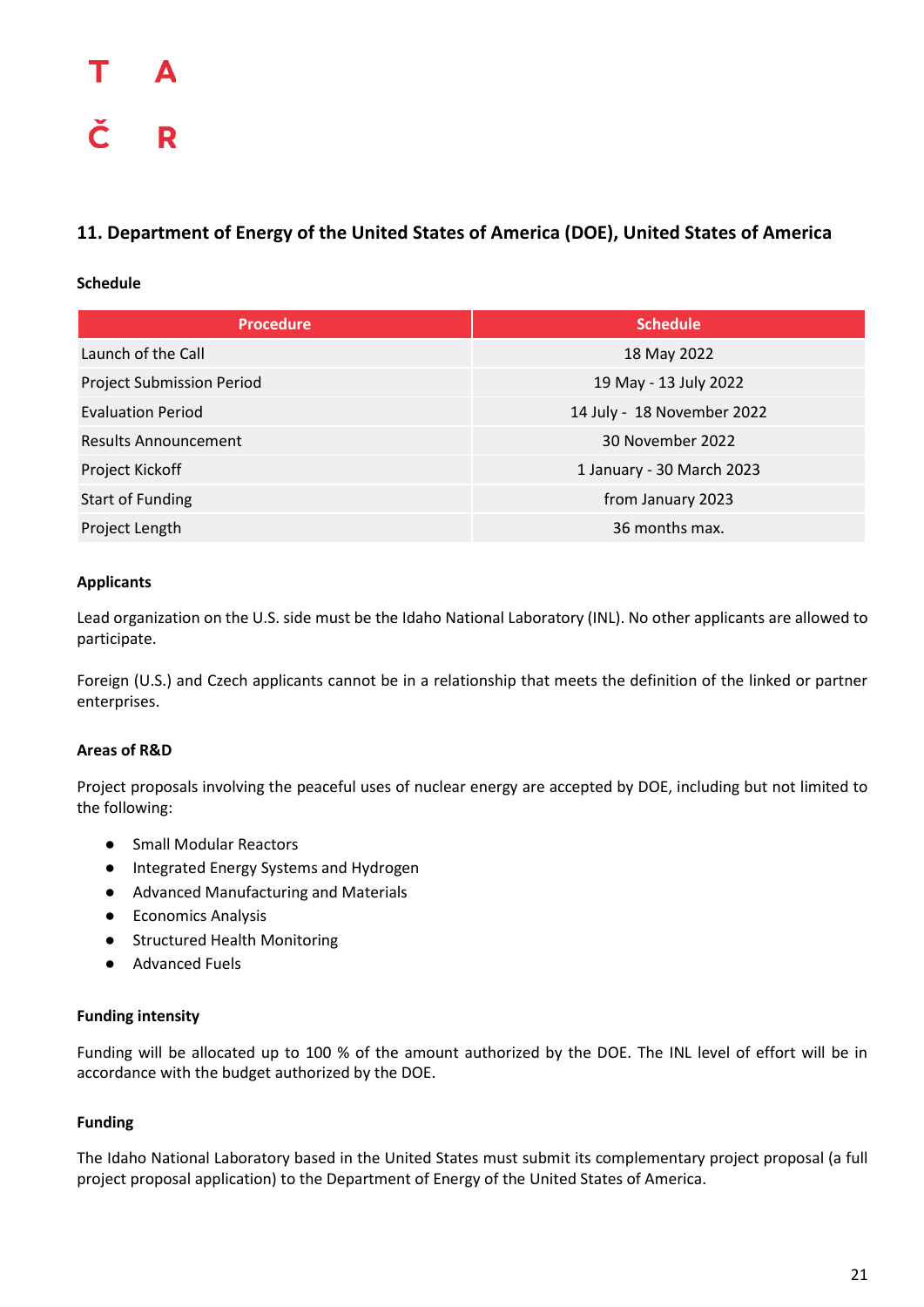

There is no maximum number of projects fundable under the current call for proposals. There is no statutory limit for DOE funding per project for the entire duration of the project.

| Website        | https://www.energy.gov                                                          |
|----------------|---------------------------------------------------------------------------------|
| Contact person | Mr. Sean Tyson<br>Email: sean.tyson@nuclear.energy.gov<br>Tel.: +1-301-903-7728 |
| <b>Address</b> | 1000 Independence Ave, SW<br>Washington, DC 20585<br><b>USA</b>                 |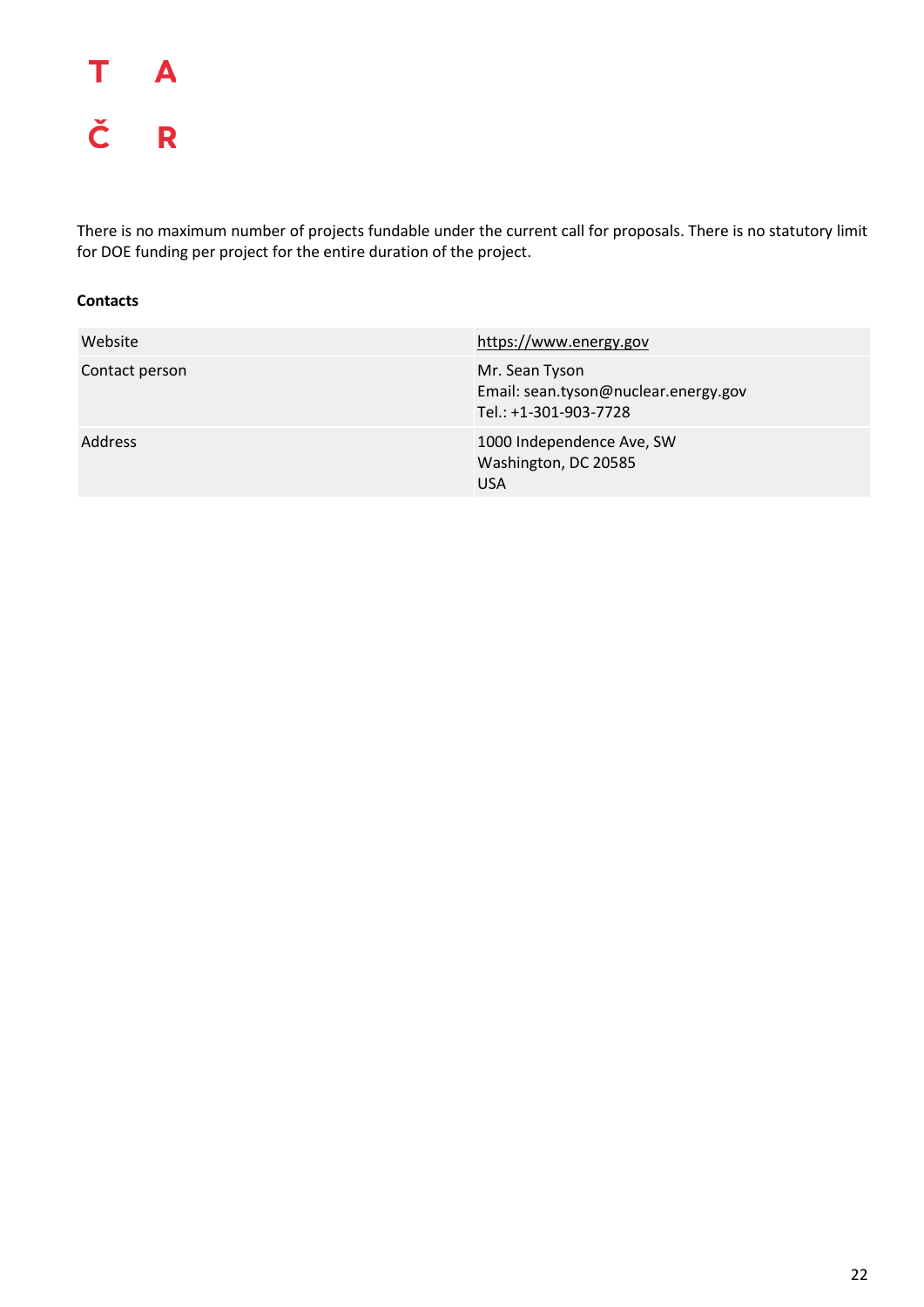#### <span id="page-23-0"></span>**12. Zhejiang Science and Technology Department (ZSTD), Zhejiang**

#### **Schedule**

| <b>Procedure</b>                 | <b>Schedule</b>         |
|----------------------------------|-------------------------|
| Launch of the Call               | May 2022                |
| <b>Project Submission Period</b> | May - July 2022         |
| <b>Evaluation Period</b>         | August - September 2022 |
| <b>Results Announcement</b>      | 30 November 2022        |
| Project Kickoff                  | from January 2023       |
| <b>Start of Funding</b>          | from January 2023       |
| Project Length                   | 36 months max.          |

#### **Applicants**

Lead organization on the Zhejiang side must be a R&D performing company (enterprise) registered and operating in Zhejiang. Universities and research organizations are welcomed to join in as participants.

Foreign (Zhejiang) and Czech applicants cannot be in a relationship that meets the definition of the linked or partner enterprises.

#### **Areas of R&D**

Project proposals in all areas of application are accepted by ZSTD. However, the following areas will be considered preferable:

- ICT
- Bio-medicine
- Equipment manufacturing
- New energy
- **New material**
- Other common fields of interest

#### **Funding intensity**

Funding will be awarded with max. support intensity of 20 % of the total eligible project costs for the entire duration of the project. This call for proposals follows provisions of the Zhejiang Provincial Key S&T Program.

#### **Funding**

A foreign partner must be based in Zhejiang and its complementary project proposal (a full project proposal application) must be submitted to the Zhejiang Science and Technology Department (ZSTD). At least one of the foreign partners must be financially supported by ZSTD. It is not sufficient just to prove one's own or other sources